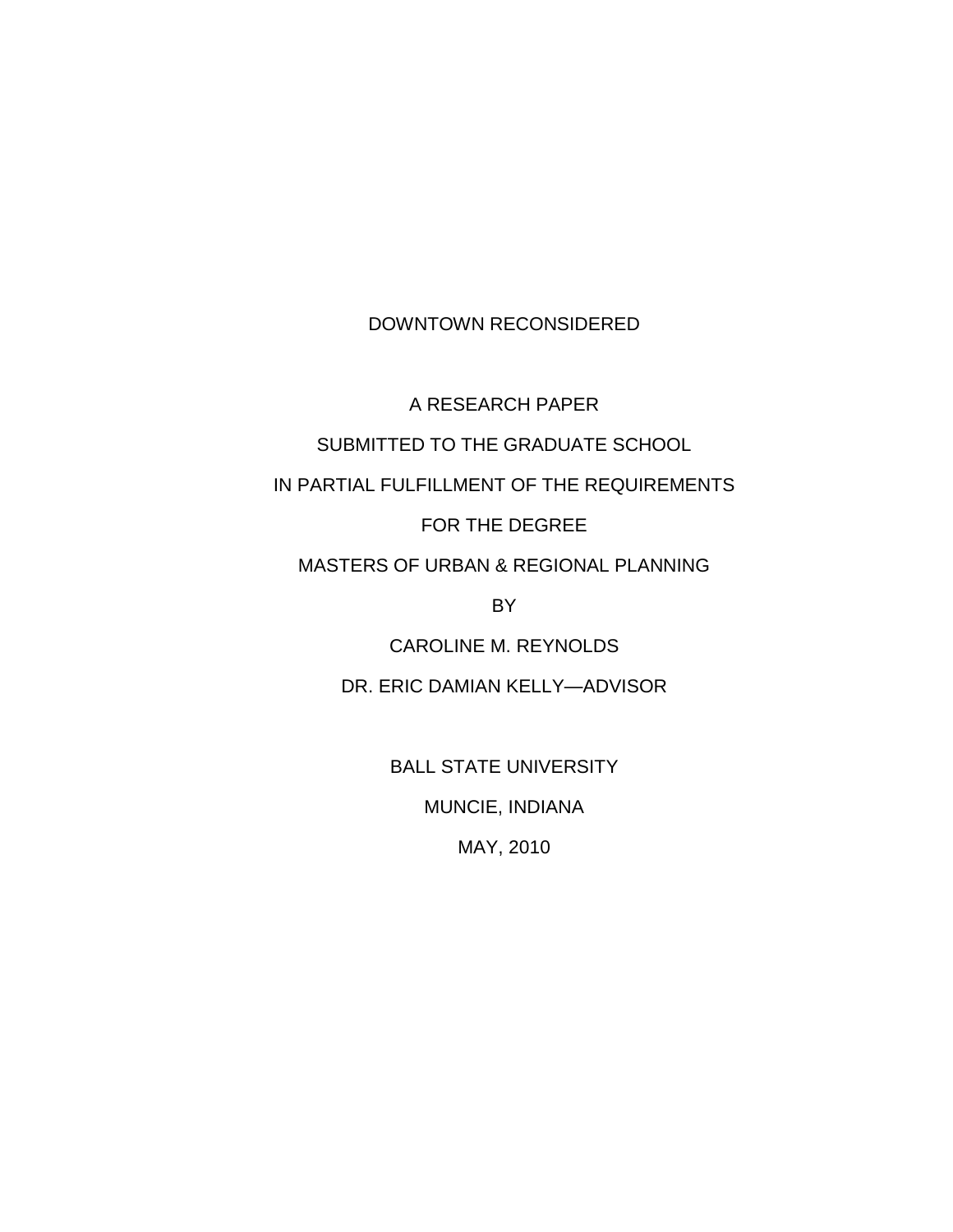# **Table of Contents**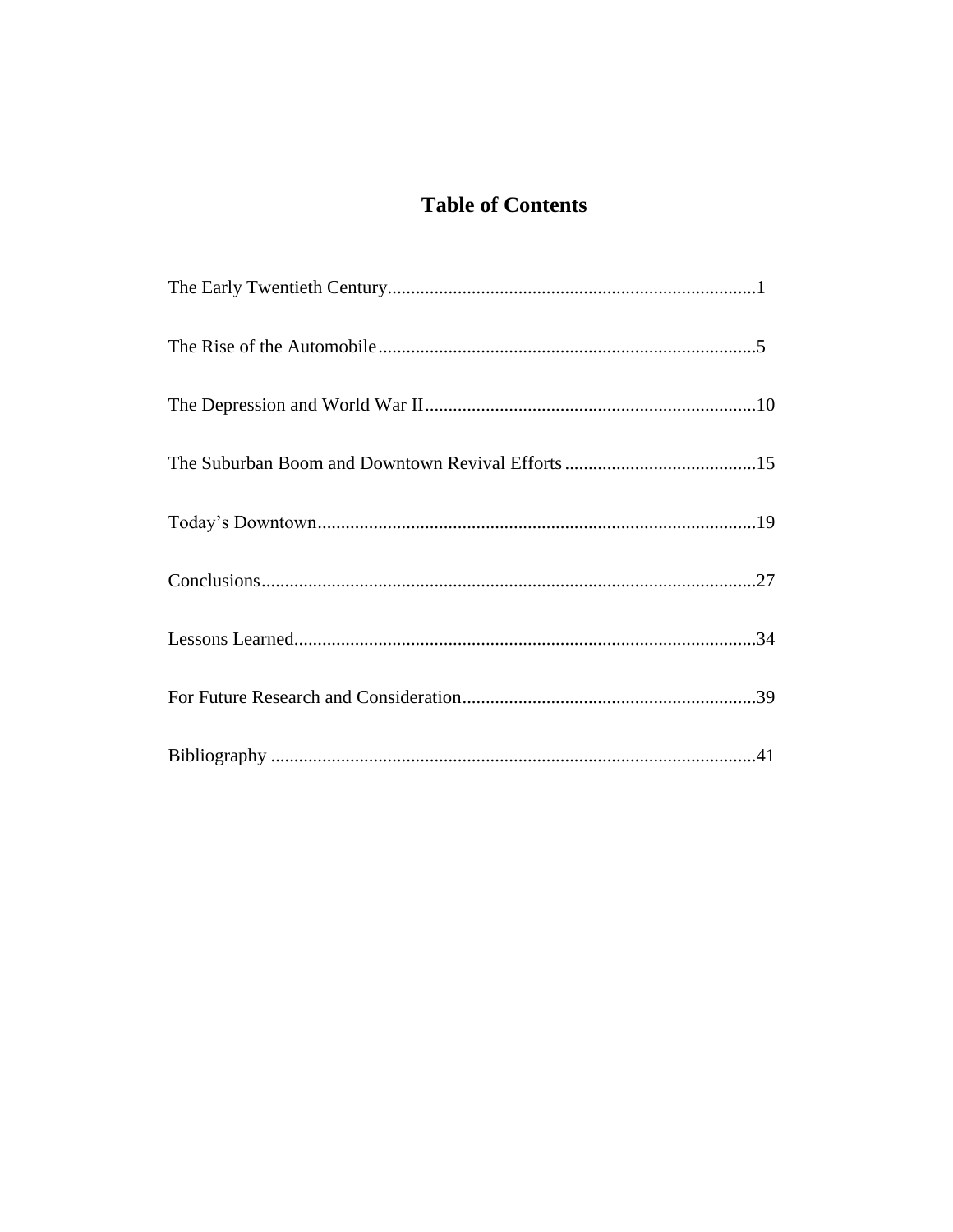# **List of Tables**

| Central City Share of Metropolitan Residential Building Permits 31 |
|--------------------------------------------------------------------|
| Core Suburban Communities' Share of Residential Building Permits32 |
|                                                                    |
|                                                                    |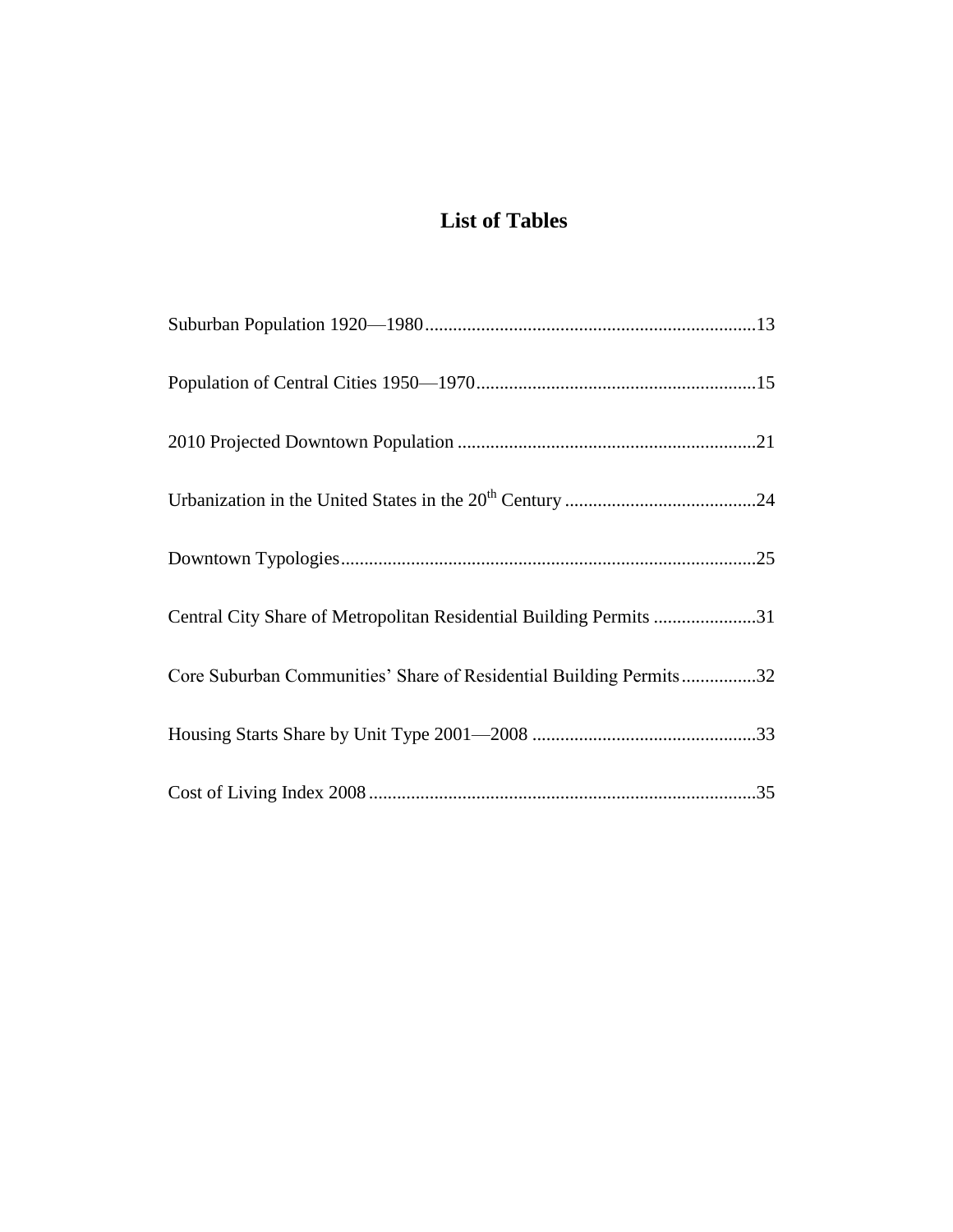### **The Early Twentieth Century**

At the beginning of the twentieth century, Americans focused on the promise of the city for a richer life marked by a sense of community, employment, and accomplishment (Teaford, 1993). Instead, America"s cities became places distinguished by their poverty, disease, and crime. The concentration of population in a relatively small space only magnified these problems. Reverend Josiah Strong preached that "the new civilization is certain to be urban; and the problem of the twentieth century will be the city." (Teaford, 1993, 1) It was evident that the center of civilization was to be the city, but it was inevitable that the city would not satisfy the insatiable human need for innovation and growth. In the early twentieth century, the downtown was the business center of the metropolitan area and the source of commercial activity that provided much of the income of the citizens. "City Hall, soaring skyscrapers, Marshall Field"s and Macy's, glittering theaters, mammoth hotels, cavernous rail terminals, and a dense tangle of streetcar lines—all were part of the downtown scene." (Teaford, 1993, 17) The downtown was the hub of the city"s activity while simultaneously belonging to no one single group or class of citizen. There was a place to live and a place to work for every resident in the city. While neighborhoods were divided by class and/or ethnicity, everyone walked on the same sidewalks downtown.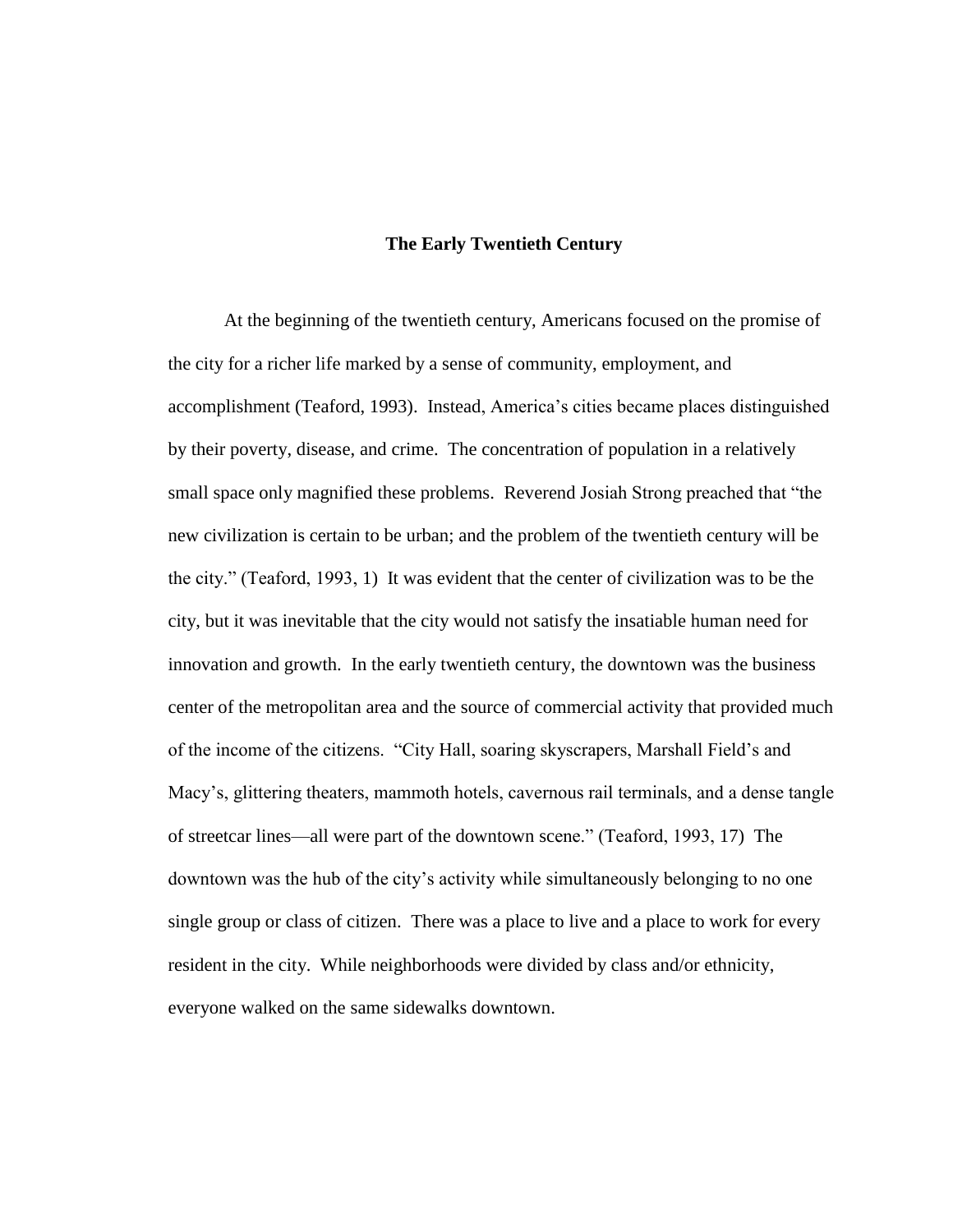Rapid urbanization and industrialization produced cities formed by unplanned, illfitting parts. Buildings, factories, and housing were placed where there was open space and where a developer had purchased land. Without zoning or land use controls, neighborhoods were a peculiar mixture of residential, commercial, and industrial structures that held little aesthetic value. In 1909 a collection of architects, public officials, civic leaders, and landscape architects convened at the First National Conference on City Planning (Teaford, 1993). They believed that civic pride could be created through city improvements and displaying art in the city. The entire city—not just the few areas in which the wealthy resided—should be an object of beauty and source of pride. The Conference was motivated by the emerging City Beautiful Movement led by planner-architect Daniel Burnham. The focus of the movement and all who were involved was to make cities beautiful by creating additional parks, landscaped street and boulevards, plazas, and incorporating classical architecture throughout the city (Teaford, 1993). Others shared Burnham"s vision of planning the city as an orderly whole. According to these reformers the city needed to grow in a single direction rather than groundlessly responding to private market forces.

American cities growing without plans produced social, economic, moral, and political diversity juxtaposed in a small area with no order. The divide between wealthy city residents and the poor grew as the economy improved and conflicts arose.

> At the dawn of the century the city included great wealth and great poverty, opulence and deprivation, sin and sanctimony, politicians dedicated to personal profit and politicians committed to civic virtue,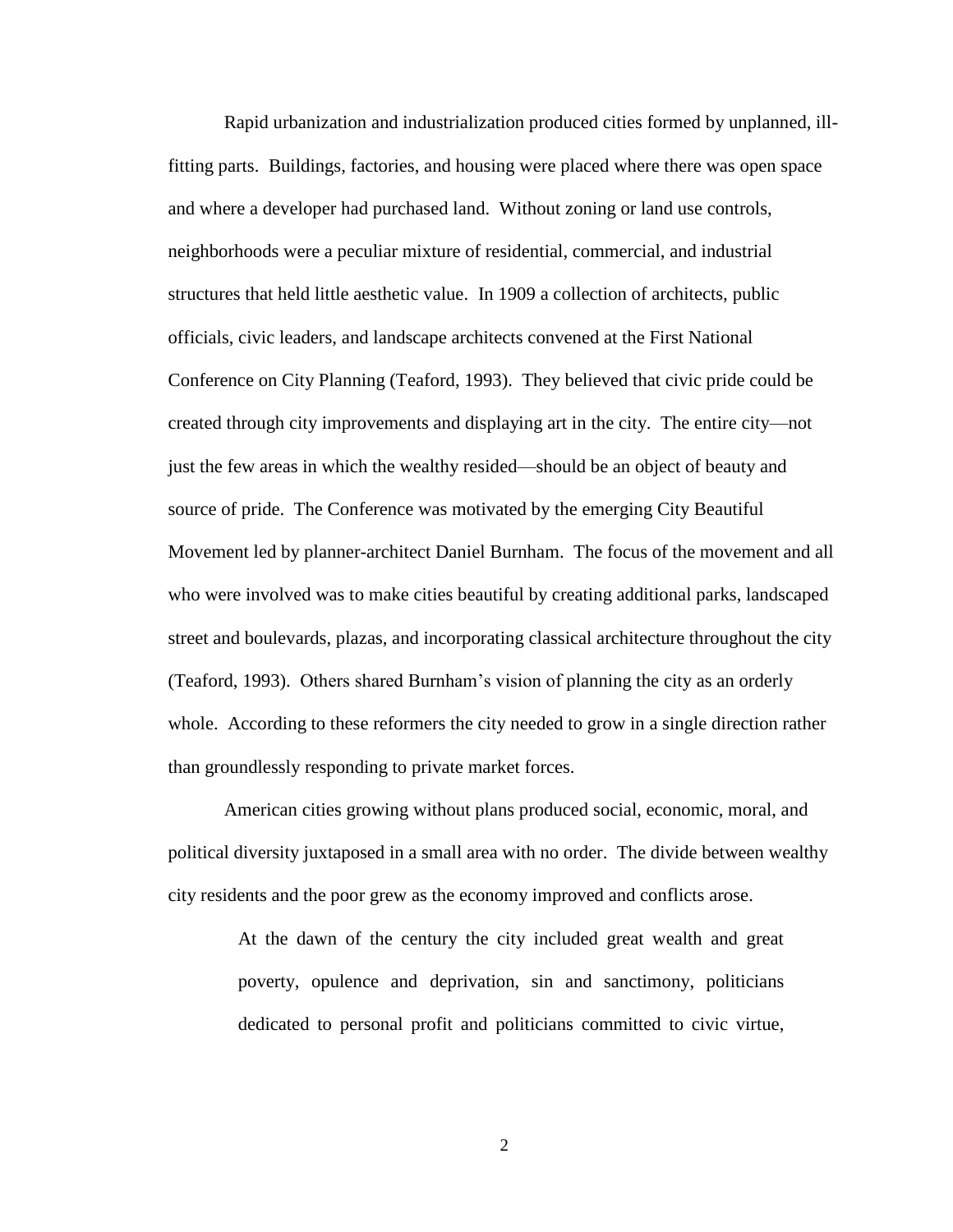ugly zones of commercial exploitation and enclaves of lovely shaded streets. (Teaford, 1993, 43)

City planners began to create physical plans that offered a common goal for the city community as a whole rather than for each class of its citizens. However, the officials responsible for directing the city"s policies were often over-confident that all residents shared their visions for the future. "Beautifying" the city often meant displacing lowincome residents and destroying what was labeled as "blight". Structures that housed low-income city residents were removed to make city centers more attractive. While demolishing buildings made room for appealing tree-lined boulevards and pricey brownstone homes, cities undertaking these improvements no longer had enough available affordable housing.

Displaced residents began to look outside of the city and further away from downtown to find homes within their budget. The residential areas immediately surrounding cities gained population from the migration of the middle- and lower-class residents out of their suddenly expensive neighborhoods.

> Between 1900 and 1915 the population of the island of Manhattan in the heart of New York City increased less than 16 percent, whereas the population of the borough of Queens soared 160 percent. From 1900 to 1910 the population of the core area of Boston known as Boston Proper rose only 9 percent, whereas the number of persons living in the outlying neighborhood of Dorchester soared 52 percent, and the populace of the independent suburban municipality of Brookline increased by almost 40 percent. (Teaford, 1993, 21)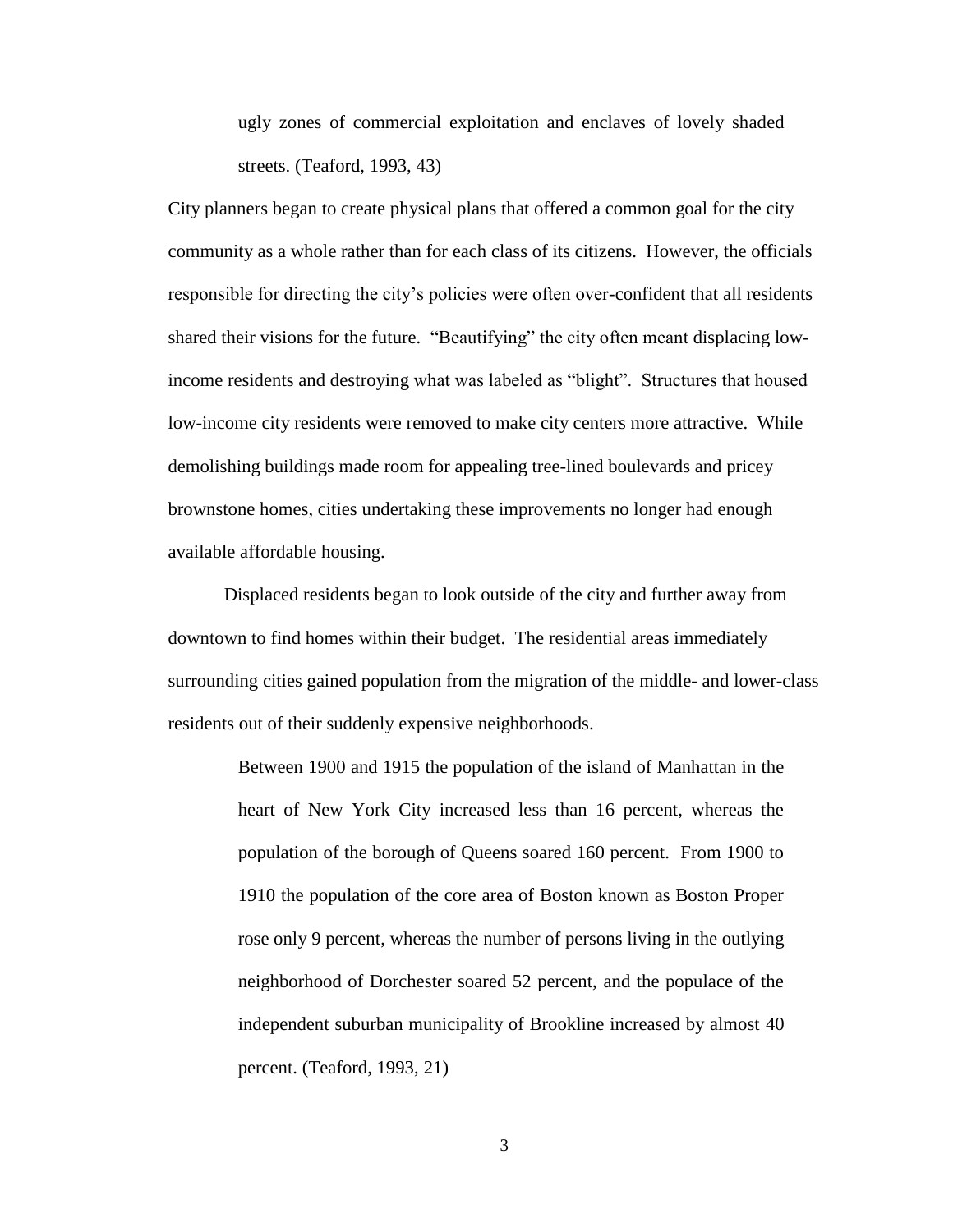Landscaping and architecture are only surface improvements that do not help the social environment of a deteriorating city. As city officials improved cities they invariably increased property values. The populations of areas immediately surrounding central cities increased due to their proximity to places of employment and services and the substantially lower cost of living compared to downtown. Cities were beautified, but less residents could afford to live in them. Commutes to work became longer and traveling from home to retail stores took much longer. Ironically, the beautifying of cities started the unrest of the middle- and lower-class towards city life.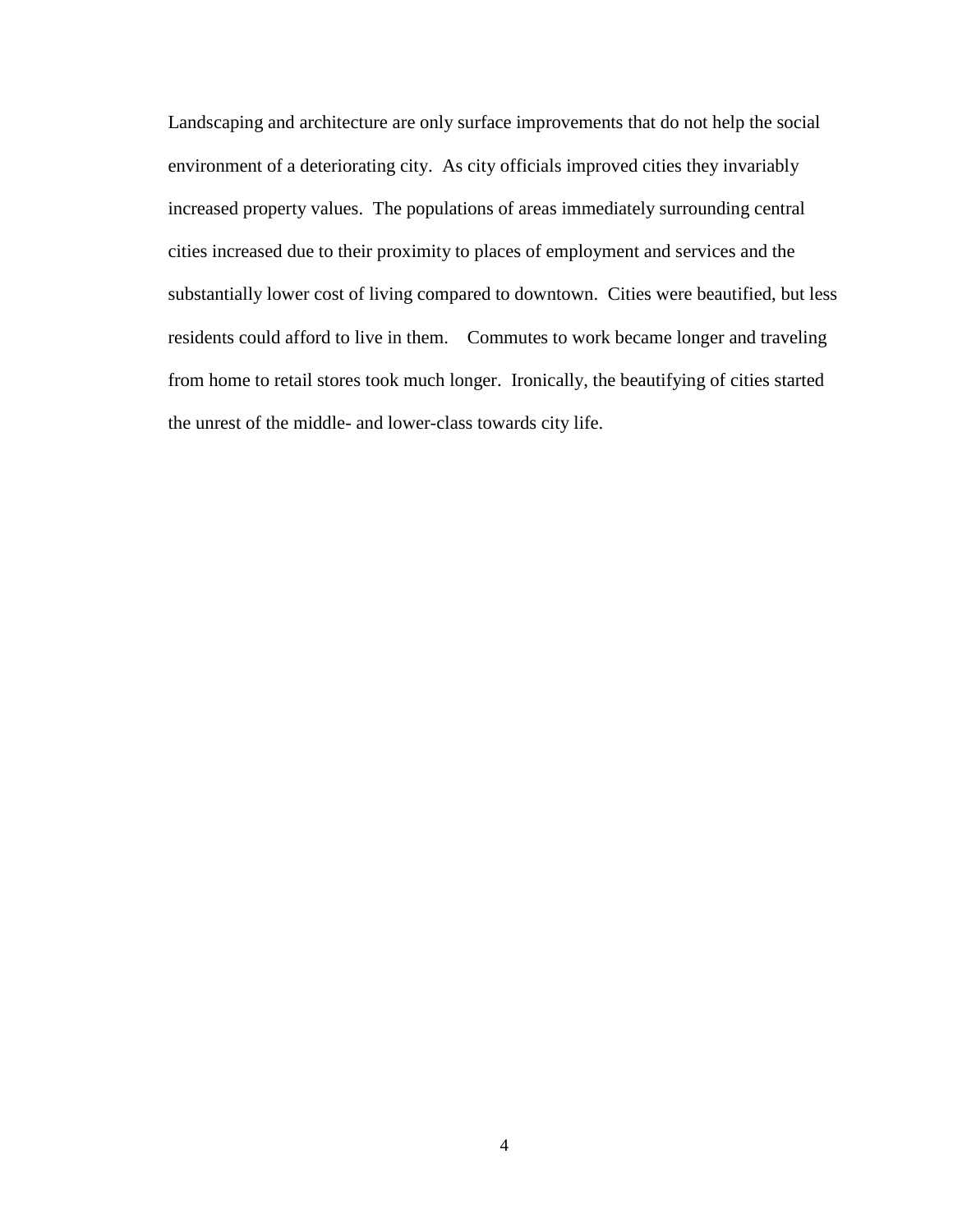#### **The Rise of the Automobile**

The automobile promised a more open city with greater mobility and individual autonomy. City dwellers could be freed from the streetcar lines and allowed to travel from the urban core to the suburbs or even to escape to the beach or the mountains (Teaford, 1993). American society had not created a way to control its rapidly growing technology and, by 1915, there were 2,332,426 automobiles in the United States (Wilson, 1974). There were no questions about the right to produce cars, the right to purchase a car, or the right to drive a car. Regulations did not exist about the number of cars made, the size of the cars, or how many people could purchase a car. Anyone who could afford a car could purchase one. Car manufacturing was streamlined, resulting in the faster production of cars at a more affordable price for the consumer. "In 1915 there was one automobile in Chicago for every sixty-one residents; by 1920 the number had risen to one for every thirty; five years later it was one for every eleven Chicagoans." (Teaford, 1993, 62) Most of the commuters and shoppers residing in the city still relied on public transportation, but the number of people entering and exiting the urban core by automobile was quickly rising.

The spread of the automobile was seen in nearly every city in the United States. "In 1931, for example, 435,000 persons entered downtown Los Angeles each day by automobile whereas only 262,000 entered by public transportation." (Teaford, 1993, 63)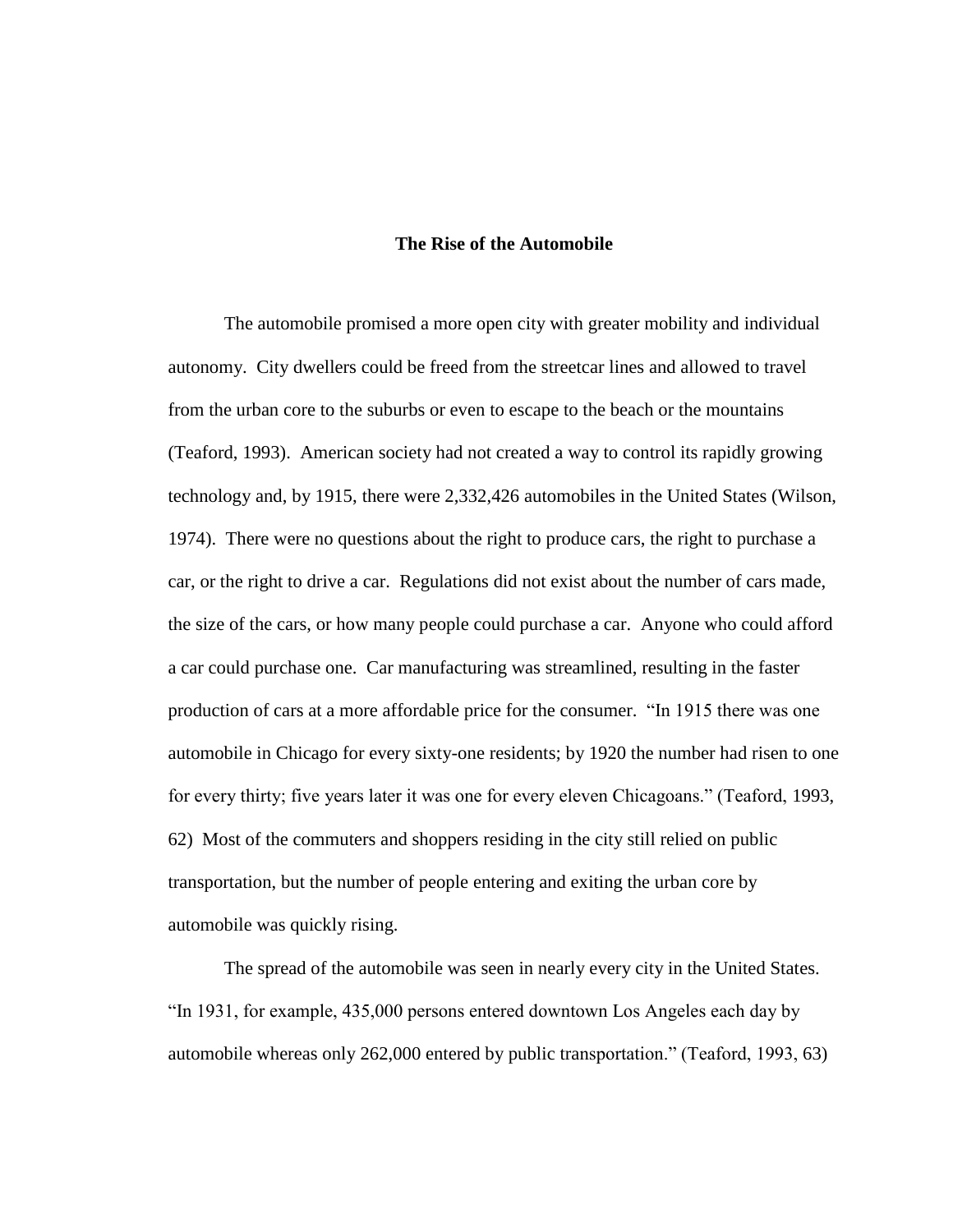While many were grateful for the automobile and praised its innovation, it was clear that cities had not been designed to accommodate them. City planning became focused on adjusting to the new, rapidly-increasing mode of travel. Planning efforts were diverted away from traditional city issues to compensate for the quickly multiplying automobile. Traffic engineers worked on timing traffic lights to even the flow of traffic while public works departments raced to widen and repave streets. However, these city improvements did not solve traffic problems. "The smoother pavements, the wider streets, and the efficient flow of traffic simply encouraged more urban residents to invest in an automobile and forsake public transportation." (Teaford, 1993, 64) More streets merely led to more automobiles and reduced use of public transportation. Adjusting the city in favor of the automobile acted as an incentive for commuters to purchase a car. The automobile became a required tool in achieving the "American Dream". Commuting to work in a car was a sign of class and status while riding public transportation was for the lower-classes unable to afford one.

The rise in the number of people driving to and from downtown can also be blamed on Americans" dissatisfaction with mass transit. As more Americans abandoned the city"s streetcars, the revenues used to operate and maintain public transportation plummeted. A smaller operating budget resulted in fewer streetcars running less often between stops. The streetcars became crowded, uncomfortable, and unreliable (Fogelson, 2001). Commuting to and from work became an ordeal of frustration, and people searched for better options. Construction of houses away from existing transit lines resulted in 13 million people living in communities beyond the reach of the existing rail lines, and by 1940 and the car had become a necessity (Wilson, 1974). Inflation during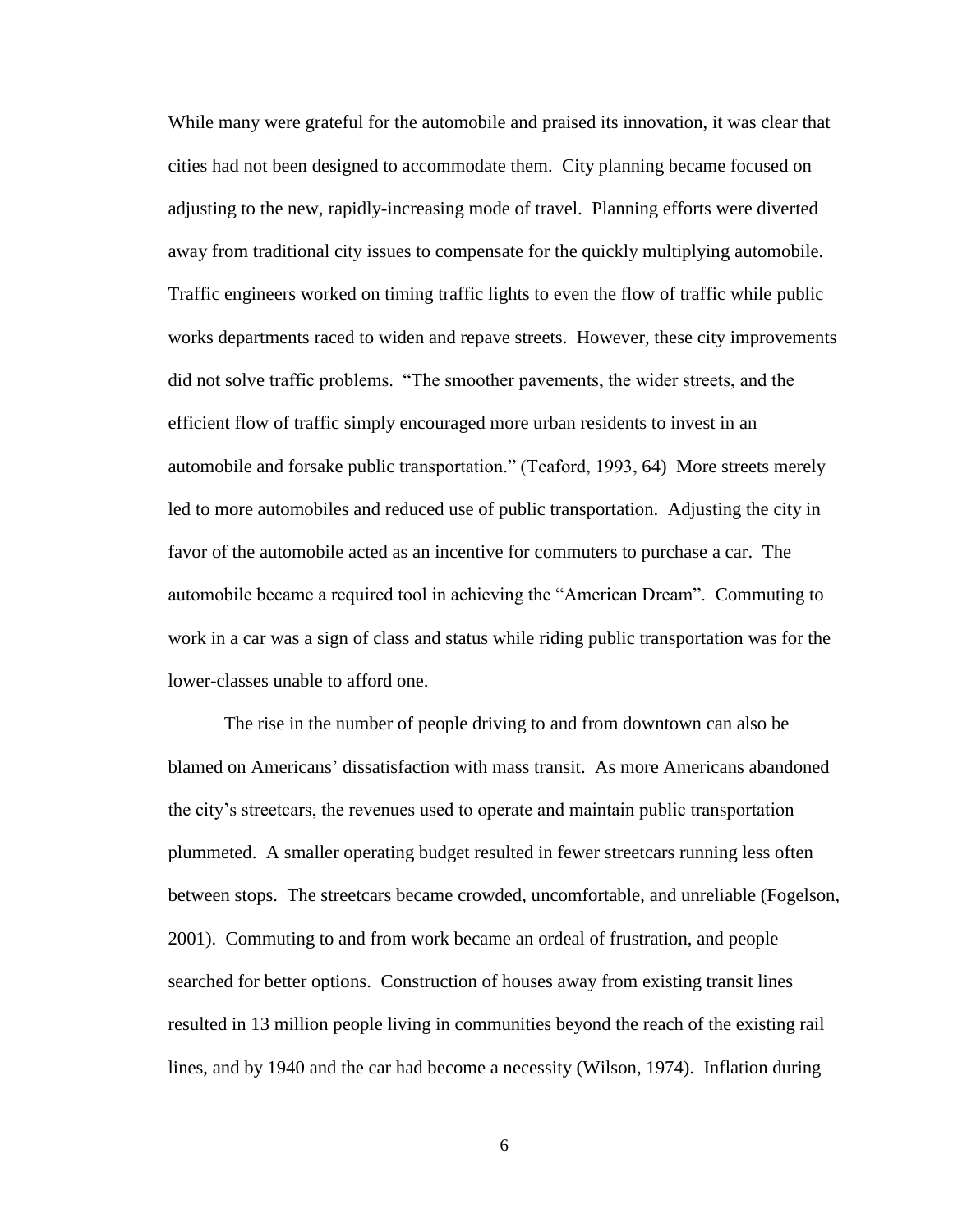and after World War I resulted in further deterioration of the service. Throughout this period the railway companies were forced to raise fares and to abandon miles of lesserused lines while simultaneously postponing much-needed repairs (Fogelson, 2001). Daily traffic jams and a lack of parking plagued the commuter, but the automobile was still seen as preferable to the streetcar and other forms of public transportation. While some city officials suggested a ban on automobiles in the downtown, most Americans agreed that the private automobile was a business necessity and made the downtown more accessible (Fogelson, 2001). Production and ownership rates of automobiles were growing. Downtown business owners recognized that a majority of their customers arrived at their store by automobile and they would inevitably lose customers and money if cars were banned from downtown.

Driving downtown had become too time-consuming and costly for most Americans, and rather than stop driving and use public transportation, people stopped going downtown (Fogelson, 2001). "Although the automobile may have bred traffic jams, created parking woes, and deprived transit companies of needed revenues, it represented the hope of the future for many urban Americans." (Teaford, 1993, 67) The availability of the automobile relieved Americans of being forced to live along the fixed rail lines. The population in and around the city would no longer be forced to cluster around transit stops and thus people saw automobiles as relief from congested living. Living in the suburbs, while still being able to work and shop in the city, became a possibility for any household with an automobile. For many Americans, the suburbs became a land of promise (Teaford, 1993). Living without access to public transportation had formerly been only a luxury held by the very wealthy. The availability of jobs,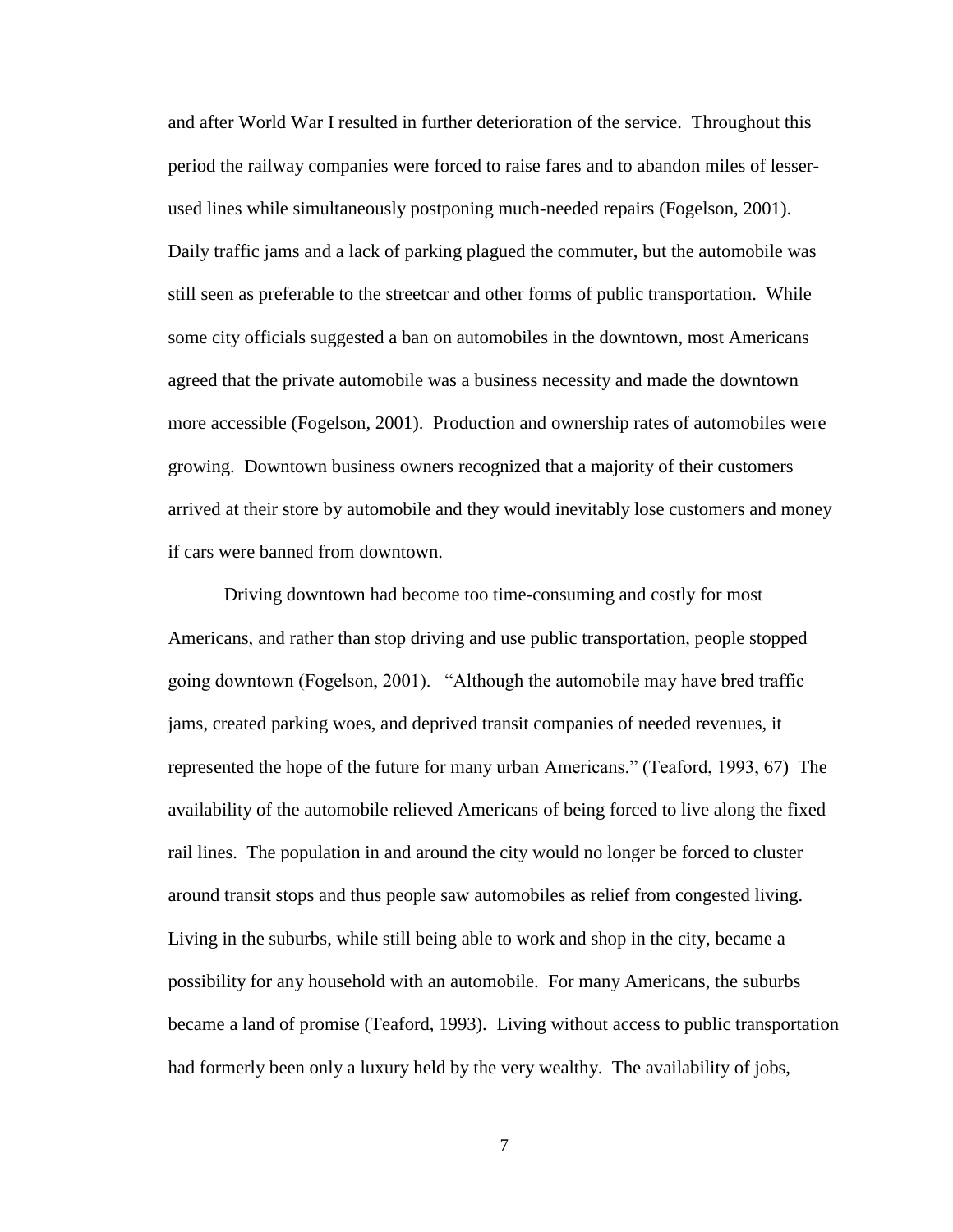affordable homes, and personal transportation options made living in the city no longer a necessity. Downtown was no longer the epicenter of activity and became a less prestigious and desirable location to have an address.

The compressed business district was highly efficient when commuters used the public transportation system to arrive and leave work, but, with the rise of the automobile, many Americans saw the traffic problem as a function of the centralization of business in a highly compact central business district. For decades all construction and planning efforts has been focused on the central city. The introduction of the automobile as a means of commuting made it apparent that the lack of available space to expand streets and build parking garages was a problem. Crowded conditions arose as the population increased and more people went downtown. Similar daily work schedules led to too many people pouring in and out of a small space at the same time. To solve the problem it was often suggested that cities should enlarge their central business districts and encourage the decentralization of industry and the growth of business districts in outlying areas (Fogelson, 2001). The assumption was that if employees and consumers began traveling in varying routes, the congestion would diminish. The business district began to spread out and set in the motion the loss of the word "central" from "central business district".

The loss of residents—and ultimately retail customers—was not the only effect suburbanization had on the central city. While construction of new houses in the suburbs created new opportunities for fortunate citizens, a housing gap was left behind in the city. The problem of suburban growth was not what it did to the residents of the new communities, but what it did to the people and neighborhoods that were left behind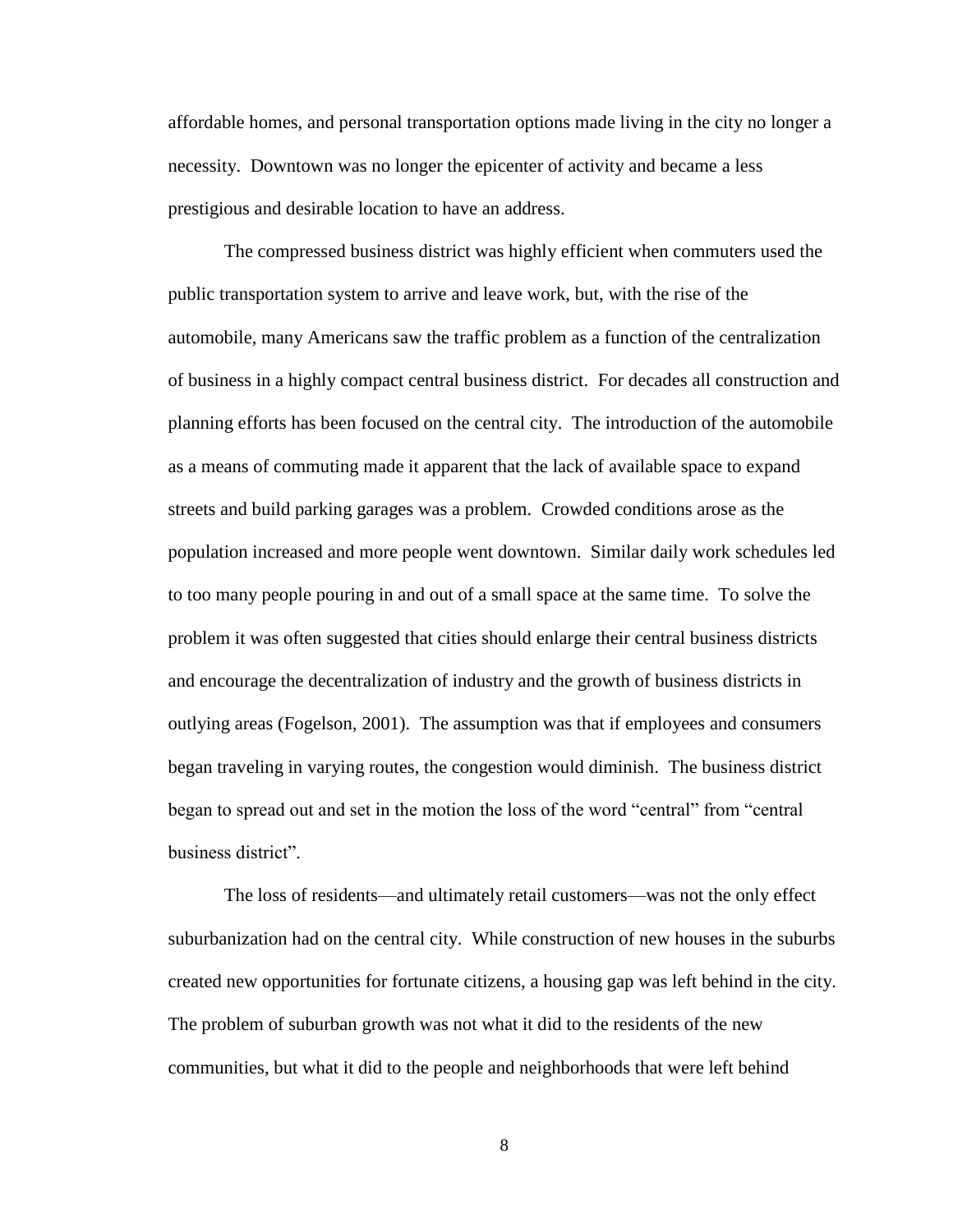(Abbott, 1987). The rationale for expanding the suburbs is that housing was seen as a "hand-me-down commodity"—new housing in the suburbs was intended for the city"s wealthiest residents and when the rich moved out, their former homes would be available for the group a step below them on the economic ladder (Abbott, 1987). Even the city"s poorest citizens were able to move-up from the worst of housing conditions. This system of "filtering" in the housing market was positive for residents, but the worst housing was left abandoned and ultimately razed by cities. This resulted in a decline of property taxes for the city and a lack of housing available to immigrants and other new residents.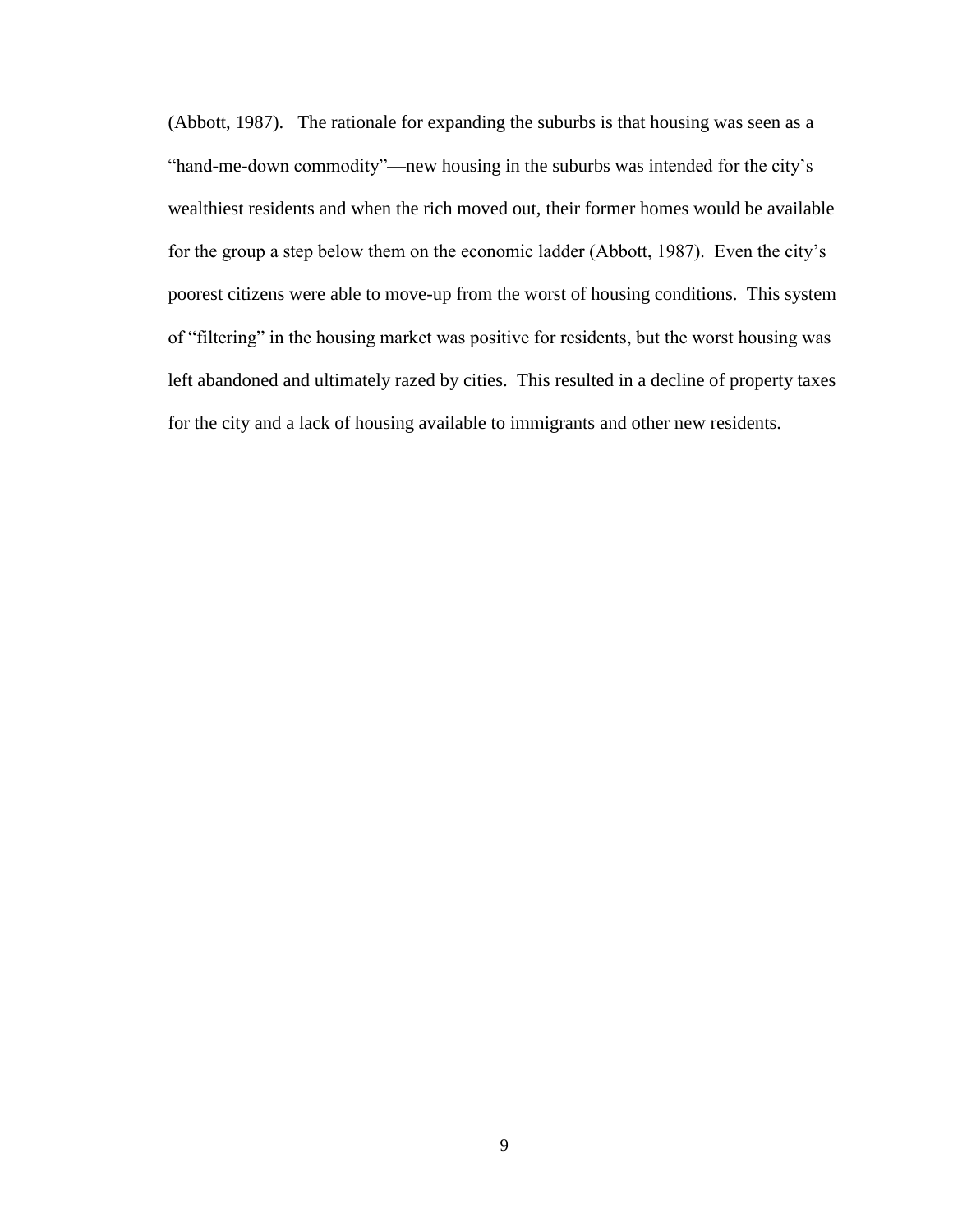#### **The Depression and World War II**

Stock market prices plummeted in October 1929 and set in motion a decade of economic despair. While the event is an important historical moment, it was the inevitable result of a long and steady economic decline across many industries. "The nation [had] suffered from chronic unemployment in coal mining and textile manufacturing through the 1920s. Farm income [had] also showed a steady decline." (Abbott, 1987, 46) The crash of the stock market was proof that many industries in the United States had been weakening for years. "Construction came to a virtual standstill, unemployment soared, local relief payments mounted, tax delinquencies rose, and discontent among the working class seemed to threaten the capitalist system." (Teaford, 1993, 75) Construction was one of the industries hit the hardest during this period. In earlier decades cities had witnessed rapid growth and developers had invested to build homes in large suburban tracts of land. The depression did not discriminate and brought a housing crisis to the poor and the middle-class alike. Home mortgages could not be refinanced, and unemployed homeowners could not afford to make payments (Abbott, 1987). Many people had no homes at all.

Construction of new housing fell by 95 percent between 1929 and 1933 and industrialists were not replacing old machinery that was not being used. There was nothing new being built and owners could not afford to repair what already existed. "Urban America was cannibalizing itself, consuming its physical facilities without the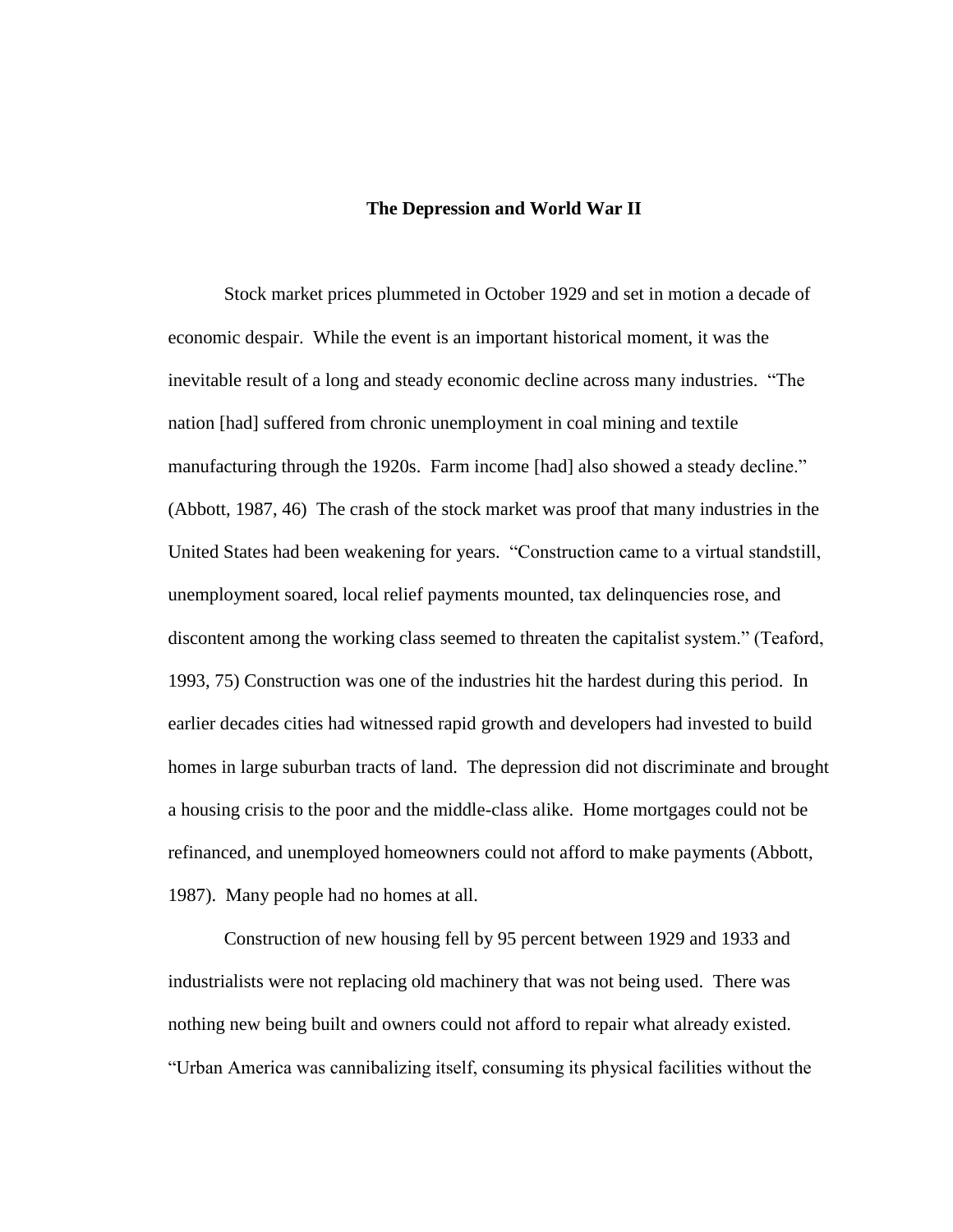ability to rebuild for the future." (Abbott, 1987, 48) Cities were letting their roads, schools, and fire engines run down because they could not afford for repairs or replacement. During the prosperous 1920s, many cities had accumulated debt to pay for new city sewers, schools, roads, and bridges. As revenues fell in the 1930s, much of public spending was for debt payments. At the same time, more and more property owners were unable to pay their taxes, leaving the city with few options (Abbott, 1987).

From 1941 to 1945, during World War II, the United States government mobilized the country for defense. Billions of dollars were spent for the production of tanks, airplanes, uniforms, rifles, and warships. The government sought to ensure that every city and town was working to defeat Germany and Japan. Americans were expected to support the government and accept whatever sacrifices were deemed necessary (Teaford, 1993). Cities especially felt the economic effects of the war. Public transportation saw an increase in ridership as gasoline and tire rationing kept automobiles off of the streets. Urban factories roared back to life as the government ordered billions of dollars in war material made. Cities with historically small populations and little industry became centers of manufacturing as industrial facilities were dispersed throughout the nation to decrease the nation"s vulnerability (Teaford, 1993). As several cities raced to produce housing for the influx of new manufacturing workers, older cities were boarding-up abandoned homes as residents left to pursue employment elsewhere. World War II came to an end on August 14, 1945 with the surrendering of the Japanese. The government announced that rationing of gasoline would end and automobile production would resume (Teaford, 1993). The next two decades produced major transformation in America"s cities.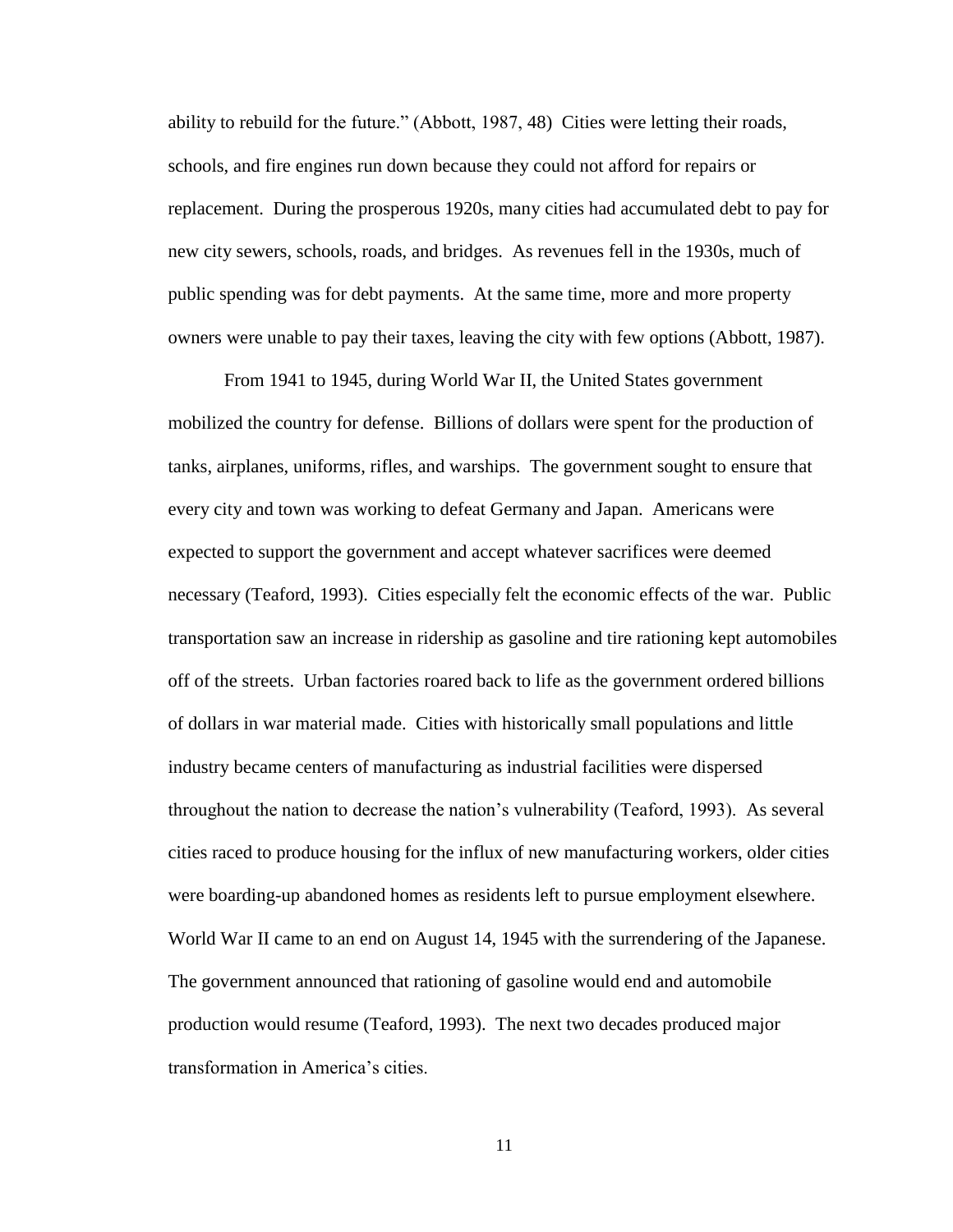In the post-war era, America"s birth rate rose dramatically and young families abandoned the crowded central cities and invested in suburban homes. Due to New Deal efforts to revive the construction industry, defense workers and returning veterans could get home loans on very good terms (Frieden, 1989). Veterans could buy a new house without a downpayment. "A new industry of merchant builders organized to meet the demand, and housing starts jumped from a level of 300,000 a year in the 1930s to one million in 1946 and two million by 1950." (Frieden, 1989, 11) Land surrounding the major cities budded new housing, shopping centers, and motels while simultaneously drawing millions of dollars away from the cities (Teaford, 1993). By the early 1960s, new factories that provided thousands of jobs lined suburban highways. Manufacturing, warehouse, and wholesale companies were attracted to the large, undeveloped tracts of land for their new plants. Industrialists ready to invest in new plants wanted sites with highway connections, large land parcels, and industrial zoning (Frieden, 1989). The modern assembly-line system was much better suited for long, sprawling, one-story plants than the multistory buildings historically used in city downtowns (Teaford, 1993). Industry was changing, and the densely-developed cities did not have enough space for the new manufacturing methods. "In the top forty metropolitan areas central cities lost an average of 26,000 manufacturing jobs between 1954 and 1963, and the central city share of manufacturing work slipped from two-thirds in the early 1950s to less than half by 1963." (Frieden, 1989, 12) The suburbs' gain was truly the cities' loss.

The Depression and World War II had destroyed the construction industry, but the end of the War left a hunger for new homes. The suburbs had land that was open, cheap, and free from complicated building regulations that had hindered building in the central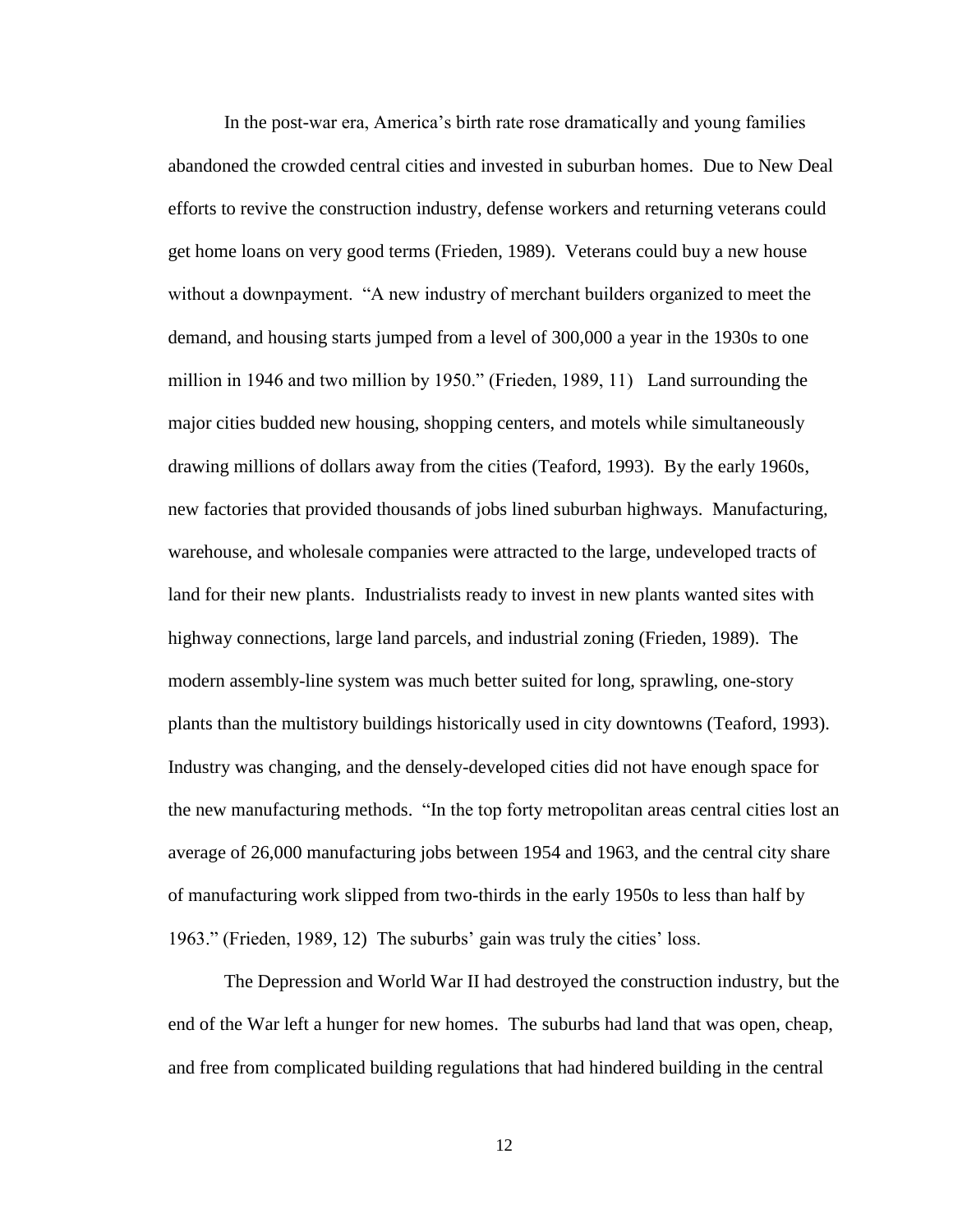city. The public wanted single-family homes in uncrowded neighborhoods where their children had yards to play in. The suburban population in the United States more than doubled between 1940 and 1960 (s*ee chart: Suburban Population 1920—1980).* The combination of a lack of new housing built during the Depression and the sudden opportunities available for purchasing a home resulted in a quick surge in population in the suburbs. A single-family home with a yard could be purchased for a comparable price as an apartment in a crowded city neighborhood. Motivated by new possibilities and developers' advertising, consumers chose the suburbs.

| <b>Suburban Population 1920--1980</b> |                                      |                                     |                                                             |  |  |  |  |  |
|---------------------------------------|--------------------------------------|-------------------------------------|-------------------------------------------------------------|--|--|--|--|--|
| Year                                  | Suburban<br>Population<br>(millions) | Suburbs as<br>Percentage of<br>U.S. | Suburban<br>Proportion of<br>All Metropolitan<br>Population |  |  |  |  |  |
| 1920                                  | 9.7                                  | 9.1                                 | 26.9                                                        |  |  |  |  |  |
| 1930                                  | 16.9                                 | 13.7                                | 30.9                                                        |  |  |  |  |  |
| 1940                                  | 20.2                                 | 15.2                                | 32.0                                                        |  |  |  |  |  |
| 1950                                  | 35.1                                 | 23.2                                | 41.5                                                        |  |  |  |  |  |
| 1960                                  | 54.9                                 | 30.5                                | 45.9                                                        |  |  |  |  |  |
| 1970                                  | 75.6                                 | 37.2                                | 54.2                                                        |  |  |  |  |  |
| 1980                                  | 101.5                                | 44.8                                | 59.9                                                        |  |  |  |  |  |

Abbott, 1987, pg. 7

The suburbs were removed from the public transportation lines, but Detroit was quickly producing inexpensive cars. The availability and low cost of fuel made it easy enough to live without using public transportation (Frieden, 1989). What resulted was the creation of consumer choice. Homebuilders chose the suburbs for the cheap land and quickly perfected tract housing production. The homebuyers followed, choosing more land at a lower cost, safe neighborhoods, and a better return on investment than housing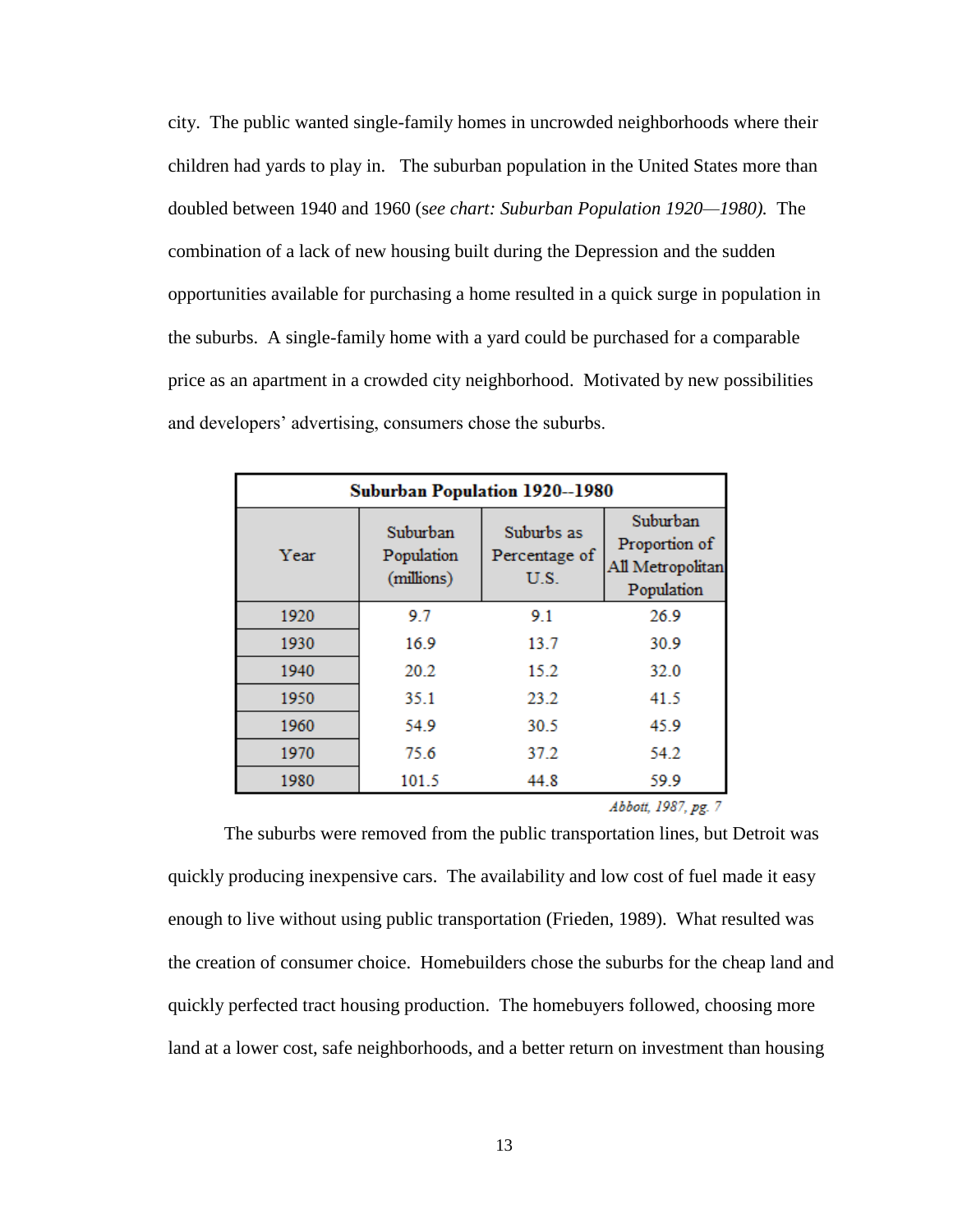options offered in the city (Moulton, 1999). The pressures for suburban growth were overpowering as the postwar boom got under way. The combined effects of economic recovery, life-style choices, new mortgage finance opportunities, and advances in industrial technology left city officials with little to do in terms of resistance (Frieden, 1989). Multiple powerful forces were at work shaping the land, the people, the economy, and transportation.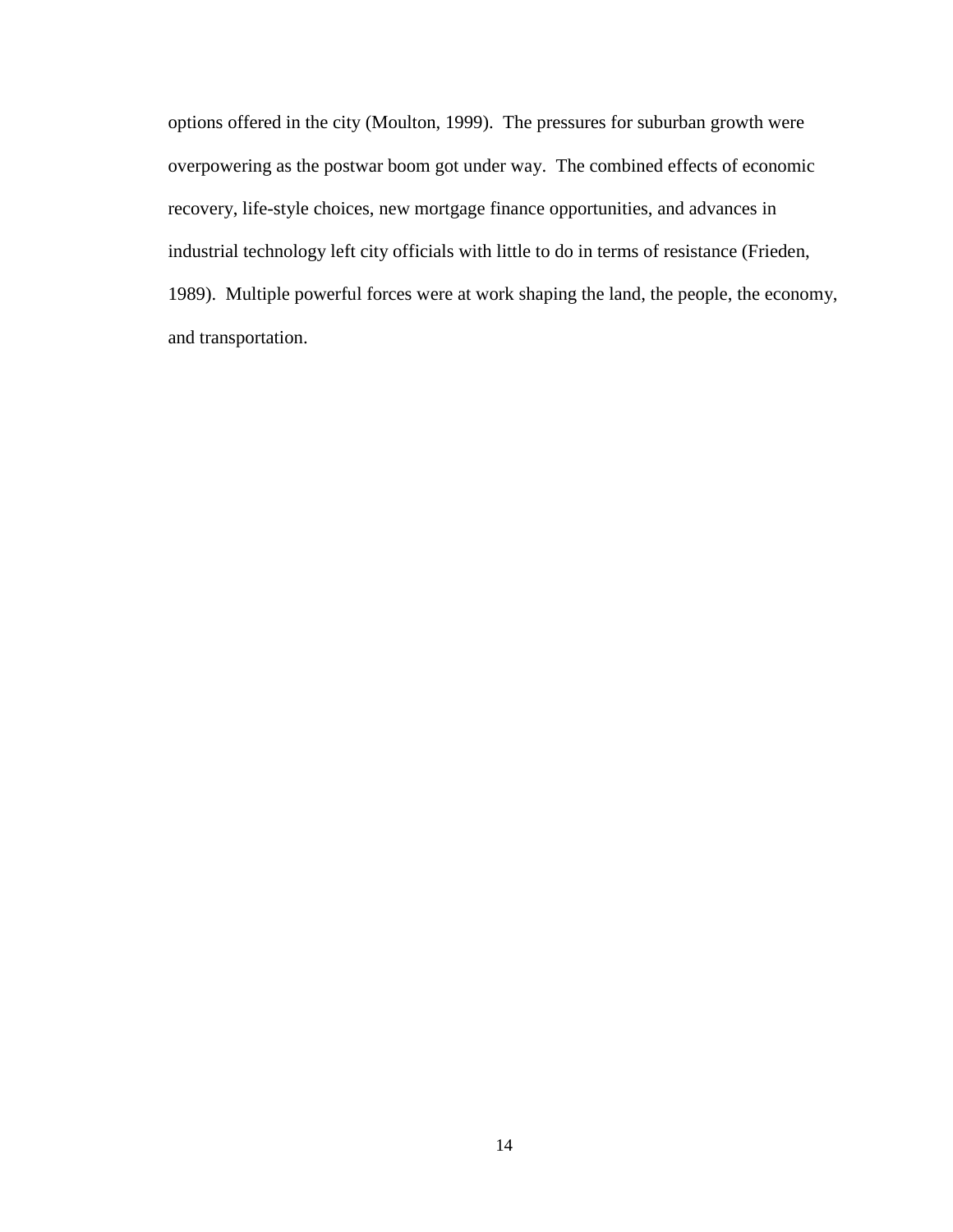# **The Suburban Boom and Downtown Revival Efforts**

The flight of Americans to the suburbs created population loss in central cities. Of the twelve cities that ranked as most populous in 1950, eleven lost population during the following decade (s*ee chart: Population of Central Cities 1950—1970*). Los Angeles was one of the few cities to gain population due to the large, undeveloped tracts still existing within its city limits. By 1970 much of the existing infrastructure in the nation"s largest cities was aging and in need of repair or replacement. The decline in population resulted in the loss of valuable tax money generated from residents. Without the funds available to address these problems, cities with declining infrastructure became even less appealing places to live compared with the pristine look of the newer suburbs. The relatively quick shift in population from the city to the suburbs also changed transportation patterns and greatly affected downtown businesses.

| Population of Central Cities 1950--1970 |                        |                        |                        |  |  |  |  |  |
|-----------------------------------------|------------------------|------------------------|------------------------|--|--|--|--|--|
| City                                    | <b>1950 Population</b> | <b>1960 Population</b> | <b>1970 Population</b> |  |  |  |  |  |
| <b>New York City</b>                    | 7,891,957              | 7,781,984              | 7,894,862              |  |  |  |  |  |
| Chicago                                 | 3,620,962              | 3,550,404              | 3,366,957              |  |  |  |  |  |
| Philadelphia                            | 2,071,605              | 2,002,512              | 1,948,609              |  |  |  |  |  |
| <b>Los Angeles</b>                      | 1,970,358              | 2,479,015              | 2,816,061              |  |  |  |  |  |
| <b>Detroit</b>                          | 1,849,568              | 1,670,144              | 1,511,482              |  |  |  |  |  |
| <b>Baltimore</b>                        | 949,708                | 939,024                | 905,759                |  |  |  |  |  |
| Cleveland                               | 914,808                | 876,050                | 750,903                |  |  |  |  |  |
| <b>St. Louis</b>                        | 856,796                | 750,026                | 622,236                |  |  |  |  |  |
| Washington                              | 802,178                | 763,956                | 756,510                |  |  |  |  |  |
| <b>Boston</b>                           | 801,444                | 697,197                | 641,071                |  |  |  |  |  |
| <b>San Francisco</b>                    | 775,357                | 740,316                | 715,674                |  |  |  |  |  |
| <b>Pittsburgh</b>                       | 676,806                | 604,332                | 520,117                |  |  |  |  |  |

Teaford, 1993, pg. 110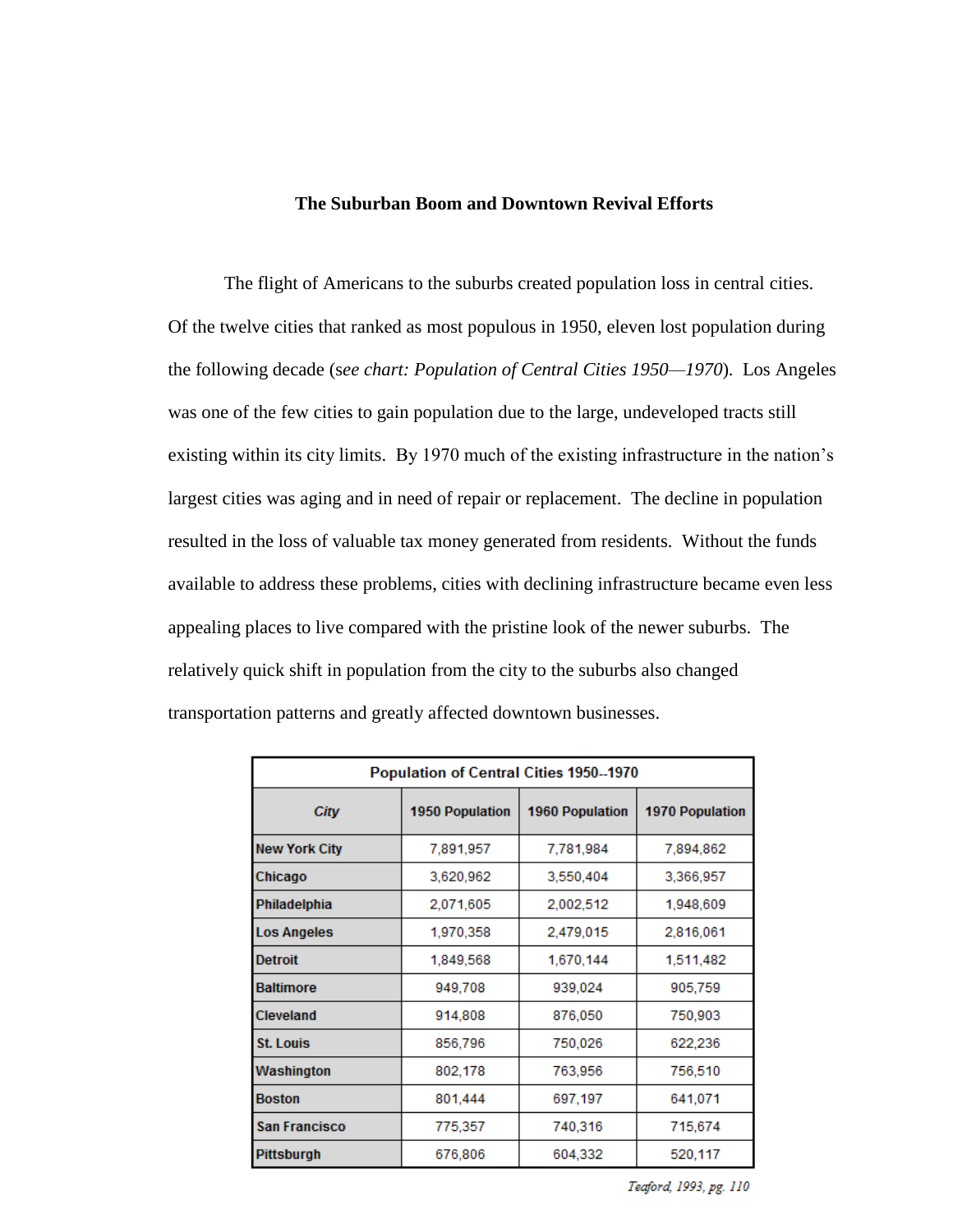As automobiles became more affordable and accessible, ample parking space was more important to retailers than their location near a transit stop. Unfortunately for downtown businesses, cities lacked the available space to include parking areas in shopping districts. The parking facilities that existed in many cities either charged too much money or were not as conveniently located as the parking available at suburban shopping centers (Teaford, 1993). The downtown shopping district was becoming a relic of the past. For a consumer living in the suburbs, a trip downtown was an unnecessary inconvenience.

> Before World War II, when few families had more than one car and the husband was usually behind the steering wheel, middle-class housewives still rode the streetcar to downtown department stores. By the 1950s, however, a second car in the family freed the wife from this journey and enabled her to frequent the newest suburban shopping centers. (Teaford, 1993, 111)

The first sign of change was the sharp decrease in the number of people using cities' public transportation due to the increase in automobile ownership and movement of households out of the center city. The loss of riders on the transit lines meant that the retailers lost their main source of customers: the middle-class households (Frieden, 1989). The loss of employment in the city as manufacturing and industrial plants relocated to the suburbs meant that retailers also lost the working-class customers as well. "Between 1963 and 1972 retail sales figures dropped 30 percent in Newark, 20 percent in Cleveland, [and] 19 percent in St. Louis…In 1967 New York City was the corporate headquarters for 139 of the Fortune 500 firms; by 1974 the number had plummeted to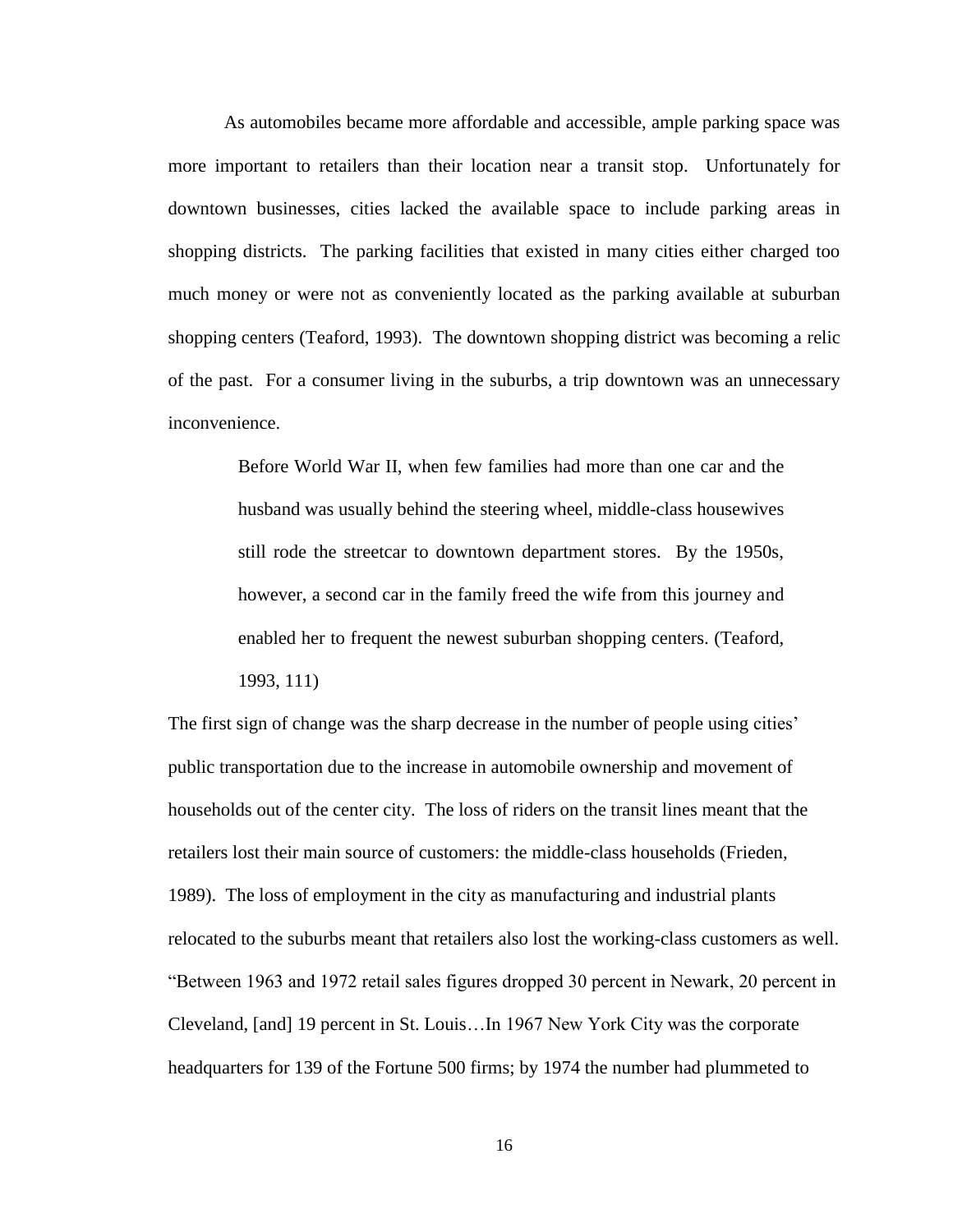98." (Teaford, 1993, 142) As businesses abandoned the center city, the tax base fell dramatically. This became a problem especially for older cities when they could no longer make payments for bonds previously taken out to finance construction projects such as road-widening and the erecting parking garages for the increase in automobile usage. The parking lots built to accommodate cars did not generate new jobs, and the new and widened roads meant that more and more land downtown was devoted to traffic and parking (Greenblatt, 2006). As prime real estate in the center of downtowns was converted automobile-centered activities, there was less room—and less incentive—for new development to occur in cities.

The suburbs in the 1950s were not a uniform mass of white, middle-class bedroom communities and were not particularly different from the central cities. Many of the suburbs at this time were accumulations of residents from varying neighborhoods in nearby cities. Some suburbs were primarily residential, but many were commercial centers that accommodated office buildings and factories for the large number of companies relocating from city centers (Bruegmann, 2005). The needs of growing businesses could not be met by the limited space in the city. Downtowns had become illsuited to be major retail centers. Thus, the role of downtown had narrowed. The city had once been the center of transportation, business, industry, amusement, and government (Teaford, 1993). By the 1960s these important civic features were dispersed in areas surrounding the once vital center city. As more businesses and more households moved to the suburbs, the number of people commuting to and from the city dropped. "In 1980, 27 million people commuted from suburb to suburb, versus 14 million from suburb to central city. By 1990, more than 35 million were commuting from suburb to suburb,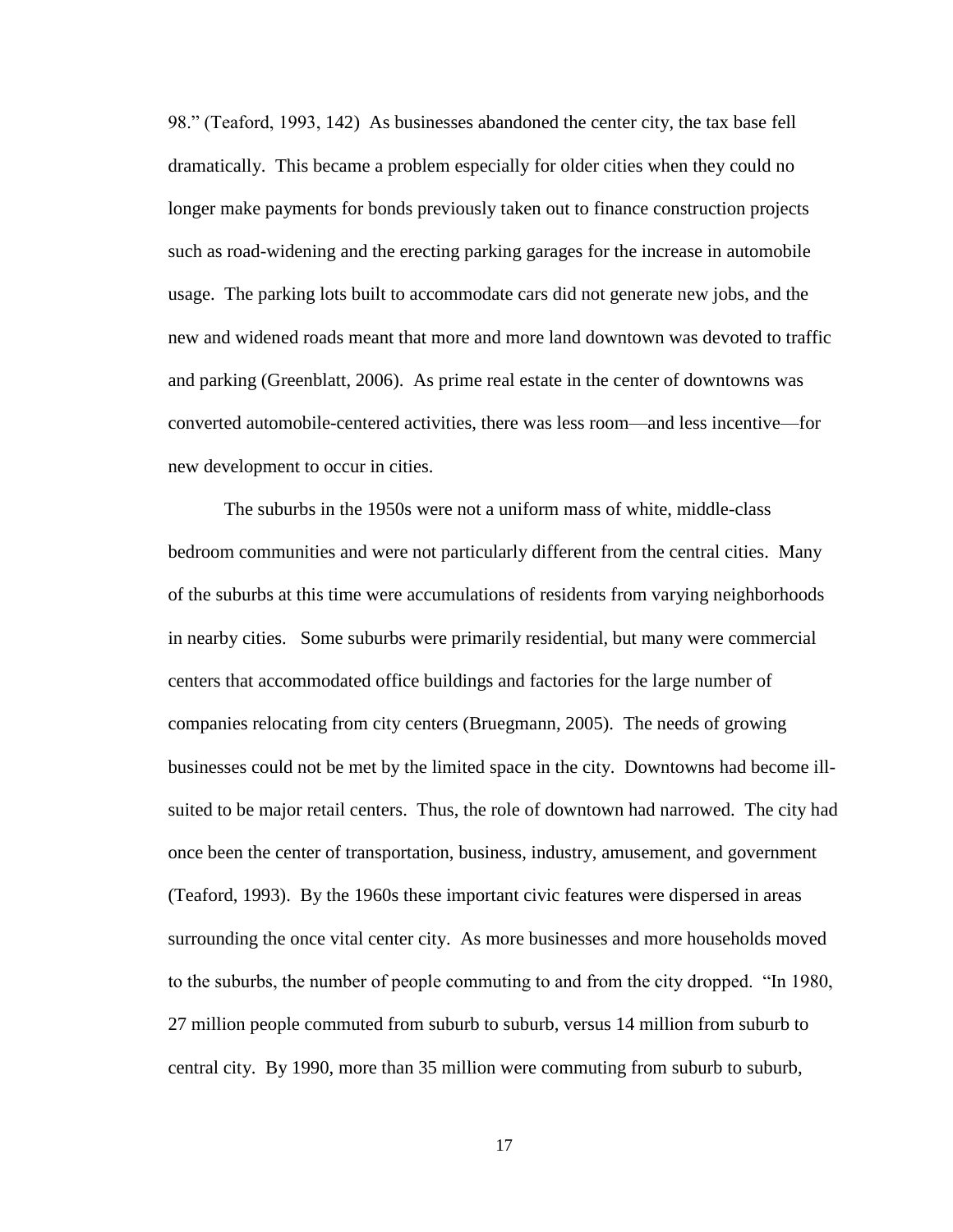while just over 15 million were traveling from suburb to central city" (Hudnut, 1998, 86). The workforce in the city was a major source of steady income for downtown businesses, and the lack of automobile traffic in and through cities resulted in a lack of consumer traffic to downtown stores and businesses.

The first obstacle city officials had to overcome was that most people who had a choice were opting to live in the suburbs (Frieden, 1989). Traffic congestion and the decline of available employment and shopping opportunities had driven people to the suburbs and were keeping them there. The lack of and the inability to change was making cities obsolete. "By 1970, downtown housing had largely disappeared. The exodus of the population to the suburbs had an inexorable ripple effect: department stores followed the people, taking smaller specialty shops with them to the new suburban shopping malls." (Moulton, 1999, 6) Cities had once dominated the housing, commercial, and job markets, but the development of the suburbs into more than just residential districts generated competition for downtowns.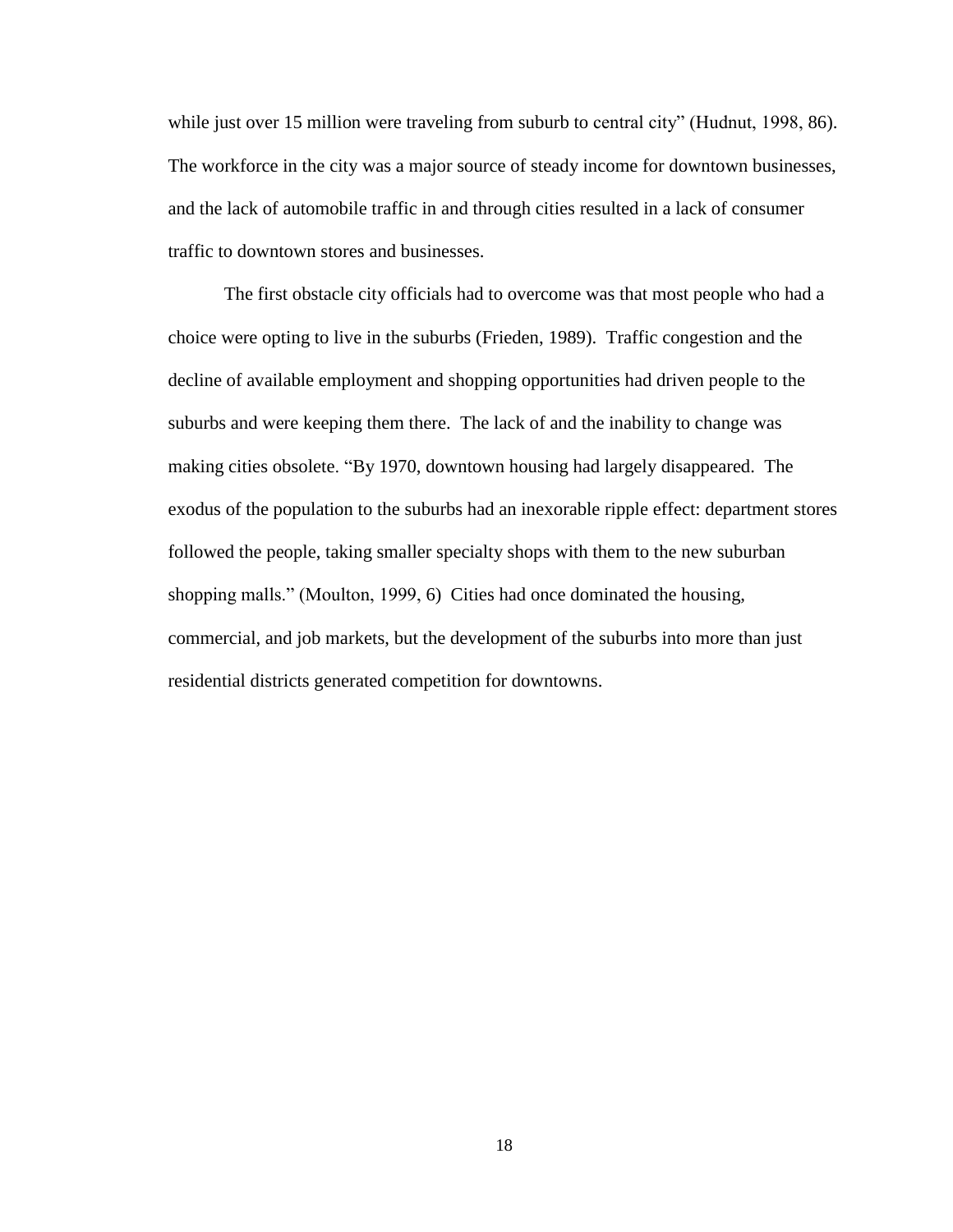#### **Today's Downtown**

The movement of businesses out of America"s downtowns accelerated the "flight to the suburbs" caused by favorable tax and mortgage practices teamed with enormous federal investment in the nation"s interstate highway system (Birch, 2005). In the decades since the flight began, public officials have created and employed a variety of tactics to save declining downtowns. "In the late 1950s and early "60s, several cities consciously deployed urban renewal funds to foster middle-income residential development as an alternative to the suburbs." (Birch, 2005, 2) The presence of these new residential developments often planted the seeds for continued housing development, but the suburbanization of people and jobs remains the dominant trend (Birch, 2005). While many downtowns still contained large amounts of office space and promoted other assets such as sports stadiums, convention centers, and hotels, they still lacked large, steady, residential populations. The continued suburbanization of housing and businesses caused a surplus of empty buildings and vacant lots in cities across the country. Vacancies tend to result in a "domino-effect" of abandonment because an empty building is not an appealing neighbor. Strategic plans need to be in place including immediate plans for empty, unused buildings.

> Downtown is one of the largest mixed-use developments in a metropolitan area. However, there is almost never a strategic plan for downtown, nor any formal management of it. By contrast, the typical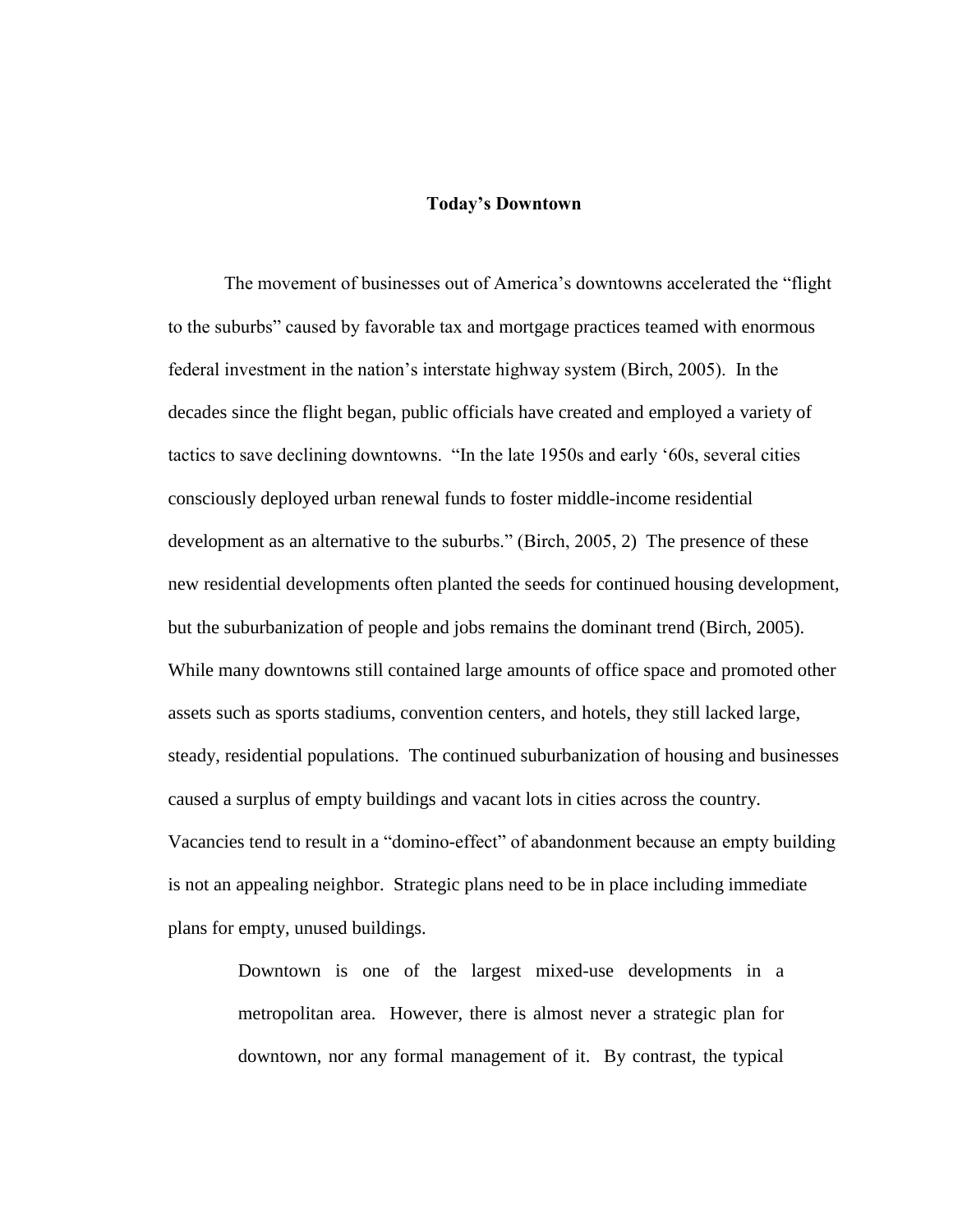regional mall, a much smaller and far simpler development, has a comprehensive strategy for the positioning of the mall and 24/7 oversight. (Leinberger, 2005, 6)

A problem facing many would-be downtown developers is that revitalization can be nearly impossible from a legal perspective because of modern-day zoning and building codes including parking requirements, separation of land uses, and limits on density (Leinberger, 2005). The price of real estate is considerably higher in cities compared to the suburbs, regardless of how competitive their markets are. Developers are often discouraged in their efforts to purchase and rehabilitate abandoned buildings in the city due to strict regulations and the cost of construction close downtown.

A survey conducted by The Brookings Institution Center on Urban and Metropolitan Police and the Fannie Mae Foundation looked at cities around the nation and found that all of them are projecting growth to quadruple in their downtowns by 2010 (*see chart: 2010 Projected Downtown Population)*. "Anecdotal evidence suggests that people are living downtown because they want to be near their work places and cultural amenities, and because they enjoy a bustling urban environment." ("A Rise in Downtown Living", 1998) Downtowns across America have observed an amazing resurrection in growth and development spurred by a surge in the consumers need for a walkable, vibrant place in which to live and work (Leinberger, 2005). A "critical mass" of urban amenities must be created and established for a sense of walkable urbanism to exist. Development in the suburbs may follow the design decree "less in more", but in a walkable urban community "more is more" in terms of services, housing options, transportation, and entertainment.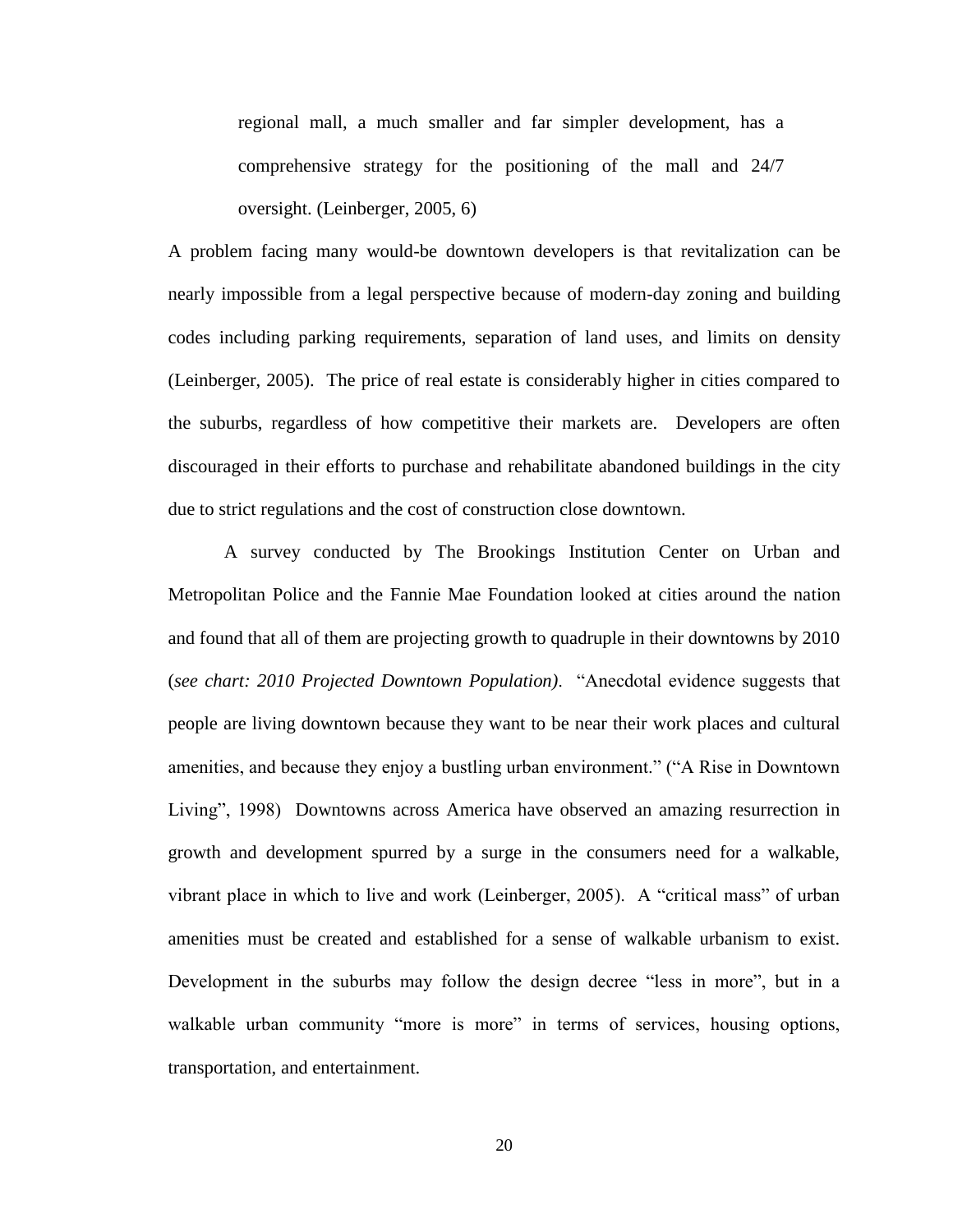|                                                                                                                                                                                                                       | <b>2010 Projected Downtown Population</b> |                                                   |                            |  |  |  |  |  |  |
|-----------------------------------------------------------------------------------------------------------------------------------------------------------------------------------------------------------------------|-------------------------------------------|---------------------------------------------------|----------------------------|--|--|--|--|--|--|
| <b>CITY</b>                                                                                                                                                                                                           | <b>CURRENT DOWNTOWN</b><br>POPULATION*    | 2010 PROJECTED<br><b>DOWNTOWN</b><br>POPULATION** | <b>CHANGE</b><br>(PERCENT) |  |  |  |  |  |  |
| <b>Austin</b>                                                                                                                                                                                                         | 9.555                                     | 14.805                                            | 54.9                       |  |  |  |  |  |  |
| <b>Baltimore</b>                                                                                                                                                                                                      | 13,800                                    | 14,600                                            | 5.8                        |  |  |  |  |  |  |
| <b>Boston</b>                                                                                                                                                                                                         | 21.625                                    | 23,580                                            | 9.0                        |  |  |  |  |  |  |
| Chicago                                                                                                                                                                                                               | 115,341                                   | 152,295                                           | 32.0                       |  |  |  |  |  |  |
| Cleveland                                                                                                                                                                                                             | 6.400                                     | 21,000                                            | 228.1                      |  |  |  |  |  |  |
| Denver                                                                                                                                                                                                                | 3.480                                     | 9.250                                             | 165.8                      |  |  |  |  |  |  |
| <b>Detroit</b>                                                                                                                                                                                                        | 32,920                                    | 34,753                                            | 5.6                        |  |  |  |  |  |  |
| <b>Houston</b>                                                                                                                                                                                                        | 2.374                                     | 9.574                                             | 303.3                      |  |  |  |  |  |  |
| <b>Los Angeles</b>                                                                                                                                                                                                    | 26,600                                    | 27,000                                            | 1.5                        |  |  |  |  |  |  |
| <b>Memphis</b>                                                                                                                                                                                                        | 6.210                                     | 14,000                                            | 125.4                      |  |  |  |  |  |  |
| Pittsburgh                                                                                                                                                                                                            | 4.500                                     | 8.000                                             | 77.8                       |  |  |  |  |  |  |
| <b>Seattle</b>                                                                                                                                                                                                        | 15,236                                    | 33,600                                            | 120.5                      |  |  |  |  |  |  |
| *Source: Cities reported population based on census figures and household units.<br>**Source: Cities determined projection based on developments underway, building permits, and<br>anticipated real estate projects. |                                           |                                                   |                            |  |  |  |  |  |  |

<sup>&</sup>quot;A Rise in Downtown Living", 1998

A flourishing suburb boasts open space, car-friendly developments, and a "less is more" style, but in a viable downtown more activity attracts more people (Leinberger, 2005). More people living in the downtown leads to an influx of business to fulfill the everyday needs of residents and support daily visitors. While many people are attracted to suburbs because of the lack of congestion and noise, downtowns attract crowds looking for a mix of retail stores, office space, restaurants, nightlife, and a variety of unique housing options. "With increasing demand for walkable urbanism…cities with vibrant downtowns have a better shot of recruiting or retaining the "creative class" of workers [that] economists, like Richard Florida, have shown is key to future growth." (Leinberger, 2005, 5) Many downtowns have sought-after features such as waterfront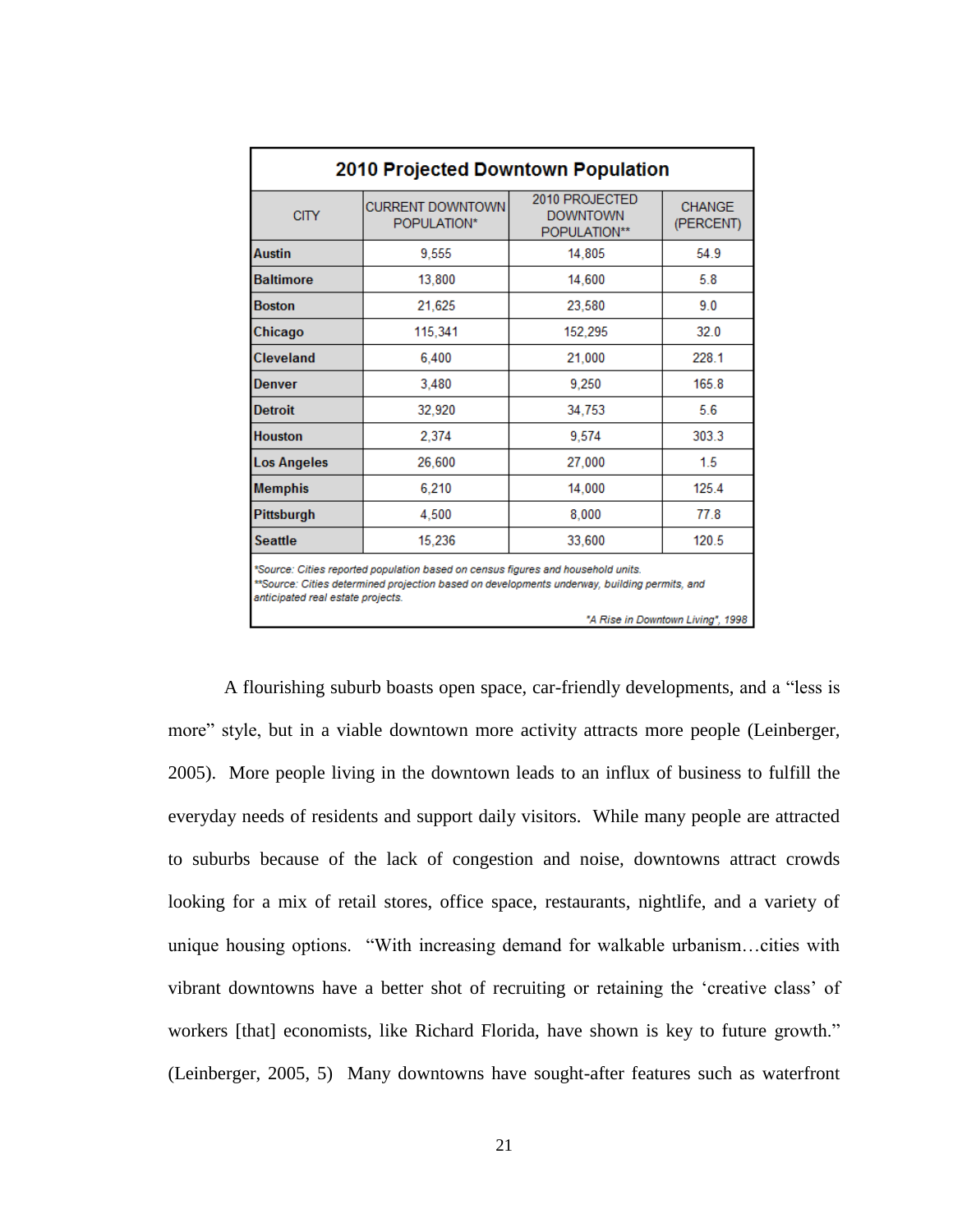property, architecturally interesting buildings, efficient public transportation, professional sports teams, higher education, and proximity to jobs.

A downtown urban environment is appealing to certain demographics because of its proximity to work and business centers along with a multitude of entertainment options. Young adults and couples without children are often attracted to city living because of these features. Couples with children are still convinced that they need a single-family home with a yard to raise a family. Young adults are typically not homeowners and therefore are looking for housing with the flexibility of renting and without the need to maintain. The first waves of new residents in a revitalized city are often referred to as "urban pioneers" in reference to the earliest settlers of the American frontier.

> The initial urban pioneers looking to live within walking distance of the urban entertainment growing in downtown will tend to be young, often students and those in their 20s. This age group was probably raised in the suburbs, and probably doesn"t have as negative an impression of downtown as their elders. They also look upon it as exciting and interesting, especially compared to where they were raised. (Leinberger, 2005, 14)

Examining where and why young adults settle is important in analyzing a city"s economic health and predicting the housing market. Cities that attract young adults have job opportunities, economic stability, recreation and leisure activities, and a diversity of lifestyles.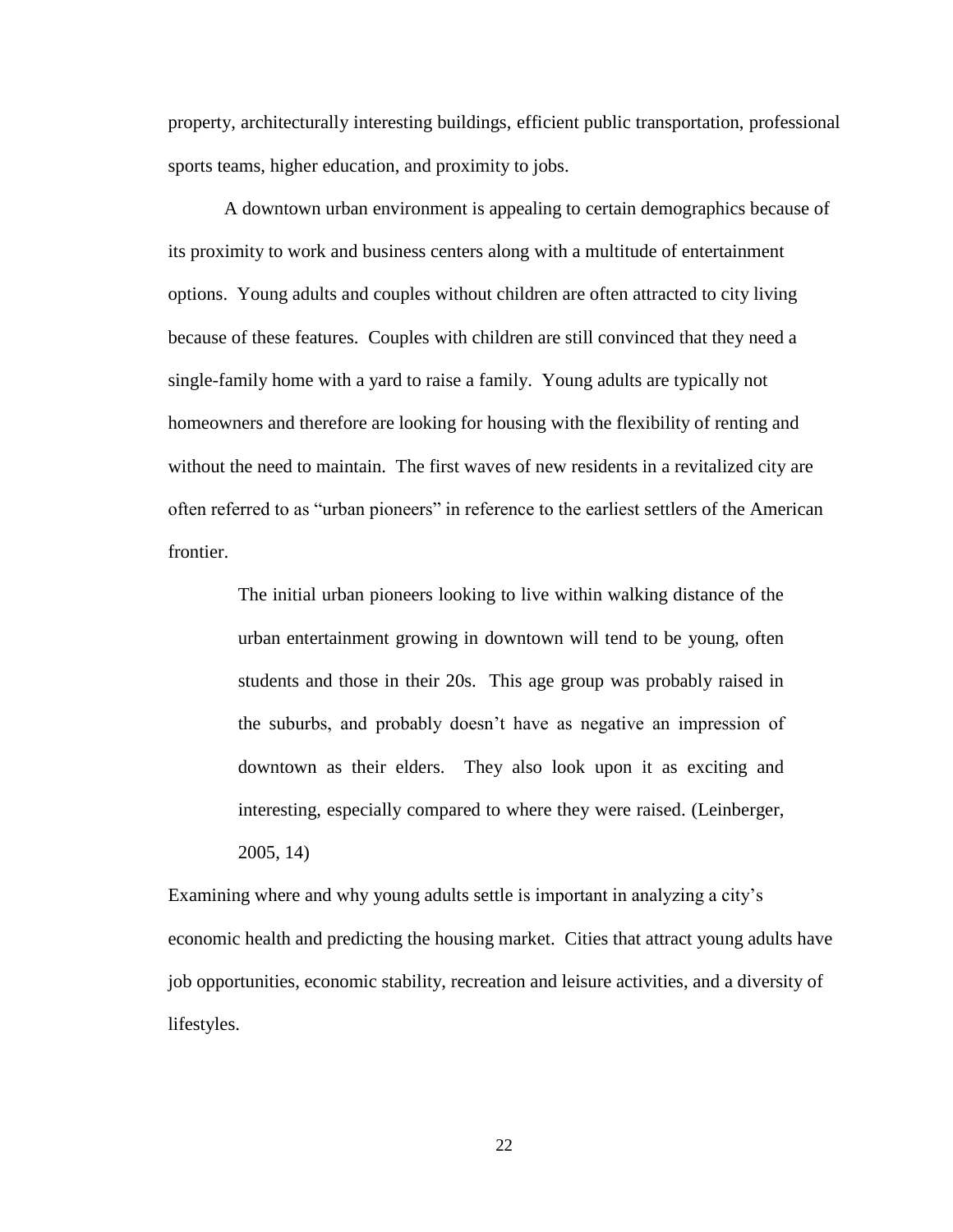People 18 to 29 are the most mobile age group, and their past migration patterns have defined the future of regions, from the long rural exodus of the 1900s to the Silicon Valley boom of the 1990s. Youth-magnet cities gain an enviable cultural allure and a labor-market edge. (Shellenbarger, 2009)

Cities must also have housing available that is affordable to young adults. While many potential residents in this age group are renters, in order for a city to retain people it must also be able to offer housing options for first-time homebuyers. Once a residential downtown is created by the "urban pioneers", opportunities for a for-sale housing market are created. The market makeup of buyers interested in for-sale homes in a downtown is different because they typical buyer has significant assets and is looking for a more permanent location. Ideally the homebuyer will remain in the downtown as he/she ages and the city can accommodate his/her evolving needs.

While this chapter has focused on trends on young adults living in cities, it is also important to indicate that cities are ideal for the lifestyles of retirees and senior citizens. "The ability to access goods and services without the need for a car, coupled with close proximity to medical care…make downtown an ideal location for [retirees]." (Leinberger, 2005, 18) America"s cities are home to the nation"s best hospitals, hotels, museums, theatres, libraries and restaurants. Senior citizens may lose the ability to safely operate cars and become isolated in their homes. Cities" public transportation systems, availability of taxis, and the general close proximity of ameneties may remedy senior citizens" feeling of confinement and loss of freedom.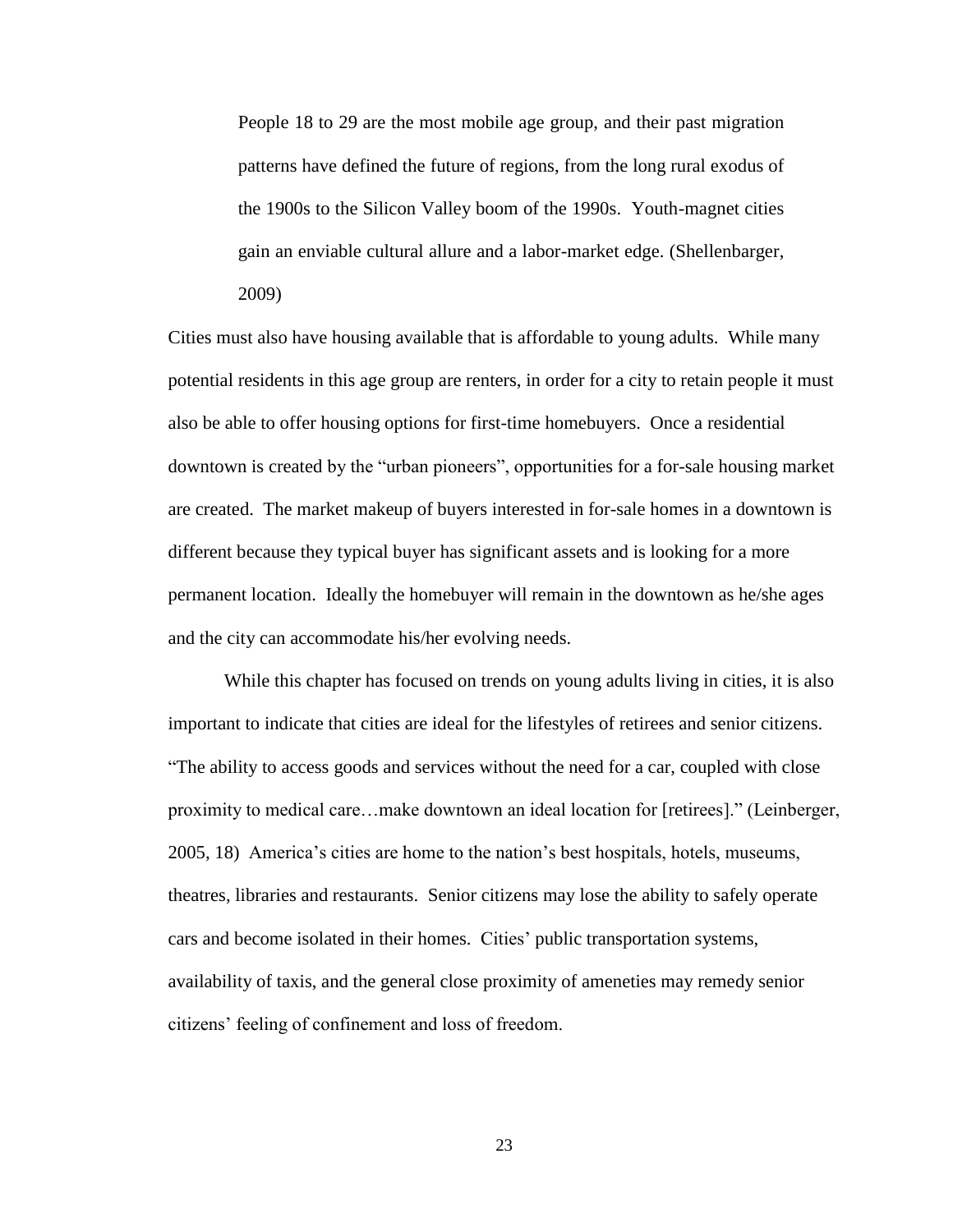The total number of "urban places" in the United States has grown steadily over the years and the percentage of the U.S. population living in "urban locations" was over seventy percent by 1980 (s*ee chart: Urbanization in the United States in the 20th*

*Century").* Cities should dedicate themselves to cultivating a unique and marketable urbanism by identifying those who love cities and catering to their often nonmainstream needs. Now, perhaps more than ever, cities need to know which Americans want to live in them and how their vision of urban life may be accommodated by public policy. Cities must fully understand the suburbanites they target. Typical suburban urbanites willing to consider urban living nonetheless remain distinct from many city dwellers—that is why they live in the suburbs. Targeting suburban urbanites, as with most urban revitalization strategies, is likely to be only marginally effective. Most suburban urbanites will stay put regardless of how well cities market themselves (Danielsen, 1997).

| Urbanization in the United States in the 20th Century |                                  |                                          |                                                           |  |  |  |  |  |
|-------------------------------------------------------|----------------------------------|------------------------------------------|-----------------------------------------------------------|--|--|--|--|--|
| Year                                                  | Number of<br><b>Urban Places</b> | Total Urban<br>Populations<br>(millions) | Percentage of<br>U.S. Population<br>in Urban<br>Locations |  |  |  |  |  |
| 1900                                                  | 1,737                            | 30.2                                     | 39.7                                                      |  |  |  |  |  |
| 1910                                                  | 2,262                            | 42.0                                     | 45.7                                                      |  |  |  |  |  |
| 1920                                                  | 2,722                            | 54.2                                     | 51.2                                                      |  |  |  |  |  |
| 1930                                                  | 3,165                            | 69.0                                     | 56.2                                                      |  |  |  |  |  |
| 1940                                                  | 3,464                            | 74.4                                     | 56.5                                                      |  |  |  |  |  |
| 1950                                                  | 4,764                            | 96.5                                     | 64.0                                                      |  |  |  |  |  |
| 1960                                                  | 6,041                            | 125.3                                    | 69.9                                                      |  |  |  |  |  |
| 1970                                                  | 7,129                            | 149.3                                    | 73.6                                                      |  |  |  |  |  |
| 1980                                                  | 8,765                            | 167.1                                    | 73.7                                                      |  |  |  |  |  |

Abbott, 1987, pg. 2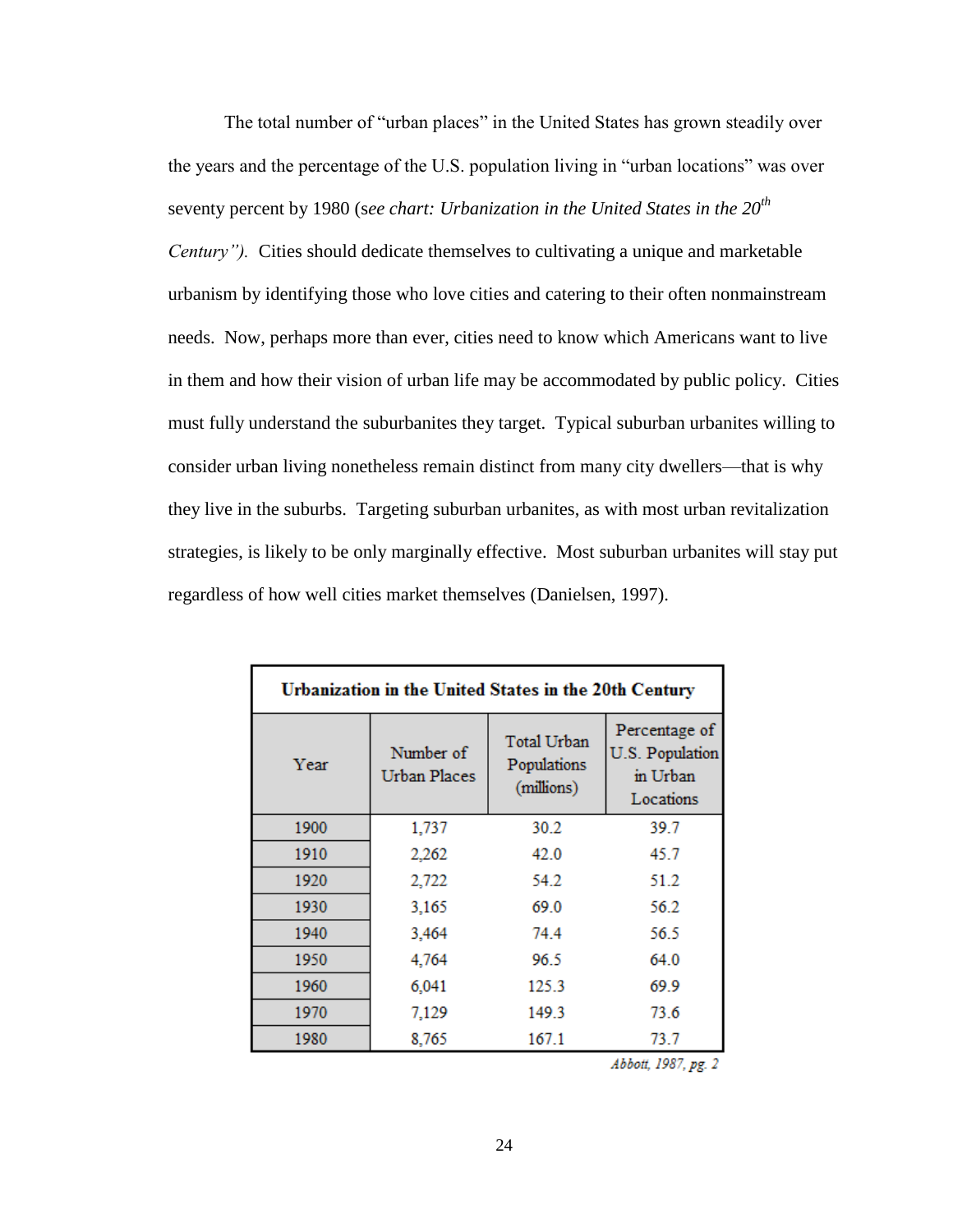In the article "Who Lives Downtown", Eugenie L. Birch states that all downtowns generally fall into one of five major categories defined by growth rates and number of households: Fully-Developed Downtowns, Emerging Downtowns; Downtowns on the Edge of Take-off; Slow-Growing Downtowns; and Declining Downtowns (*see chart: Downtown Typologies)*. There are only five "Fully Developed Downtowns", but they are home to almost half of the nation"s downtown households. These cities have

| <b>Downtown Typologies</b>                 |                                     |                                            |                                         |                                      |  |  |  |  |  |
|--------------------------------------------|-------------------------------------|--------------------------------------------|-----------------------------------------|--------------------------------------|--|--|--|--|--|
| <b>Fully-Developed</b><br><b>Downtowns</b> | <b>Emerging</b><br><b>Downtowns</b> | Downtowns of the<br><b>Edge of Takeoff</b> | <b>Slow-Growing</b><br><b>Downtowns</b> | <b>Declining</b><br><b>Downtowns</b> |  |  |  |  |  |
| <b>Boston</b>                              | Atlanta                             | Chattanooga                                | Albuquerque                             | Cincinnati                           |  |  |  |  |  |
| Chicago                                    | <b>Baltimore</b>                    | Dallas                                     | Austin                                  | Columbus, GA                         |  |  |  |  |  |
| Lower Manhattan                            | Charlotte                           | Miami                                      | <b>Boise</b>                            | Des Moines                           |  |  |  |  |  |
| Midtown Manhattan                          | Cleveland                           | Milwaukee                                  | Colorado Springs                        | Detroit                              |  |  |  |  |  |
| Philadelphia                               | Denver                              |                                            | Columbus, OH                            | Jackson                              |  |  |  |  |  |
|                                            | Los Angeles                         |                                            | Indianapolis                            | Lexington                            |  |  |  |  |  |
|                                            | Memphis                             |                                            | Lafayette                               | Mesa                                 |  |  |  |  |  |
|                                            | Norfolk                             |                                            | Phoenix                                 | Minneapolis                          |  |  |  |  |  |
|                                            | Portland                            |                                            | Pittsburgh                              | Orlando                              |  |  |  |  |  |
|                                            | San Diego                           |                                            | Salt Lake City                          | San Antonio                          |  |  |  |  |  |
|                                            | San Francisco                       |                                            |                                         | St. Louis                            |  |  |  |  |  |
|                                            | Seattle                             |                                            |                                         |                                      |  |  |  |  |  |

Birch, 2005, pg. 15

sustained growth while other cities lost population because of their concentration in major job centers and they are able to attract an educated population (Birch, 2005). The cities constituting the "Emerging Downtowns" group all experienced rapid population increases in the 1990s, when their growth actually outpaced the growth of their suburbs. These cities show promise of becoming "Fully Developed Downtowns" if their populations continue to increase, although their rates of homeownership and educational attainment are much lower and the cities are much less affluent (Birch, 2005). The cities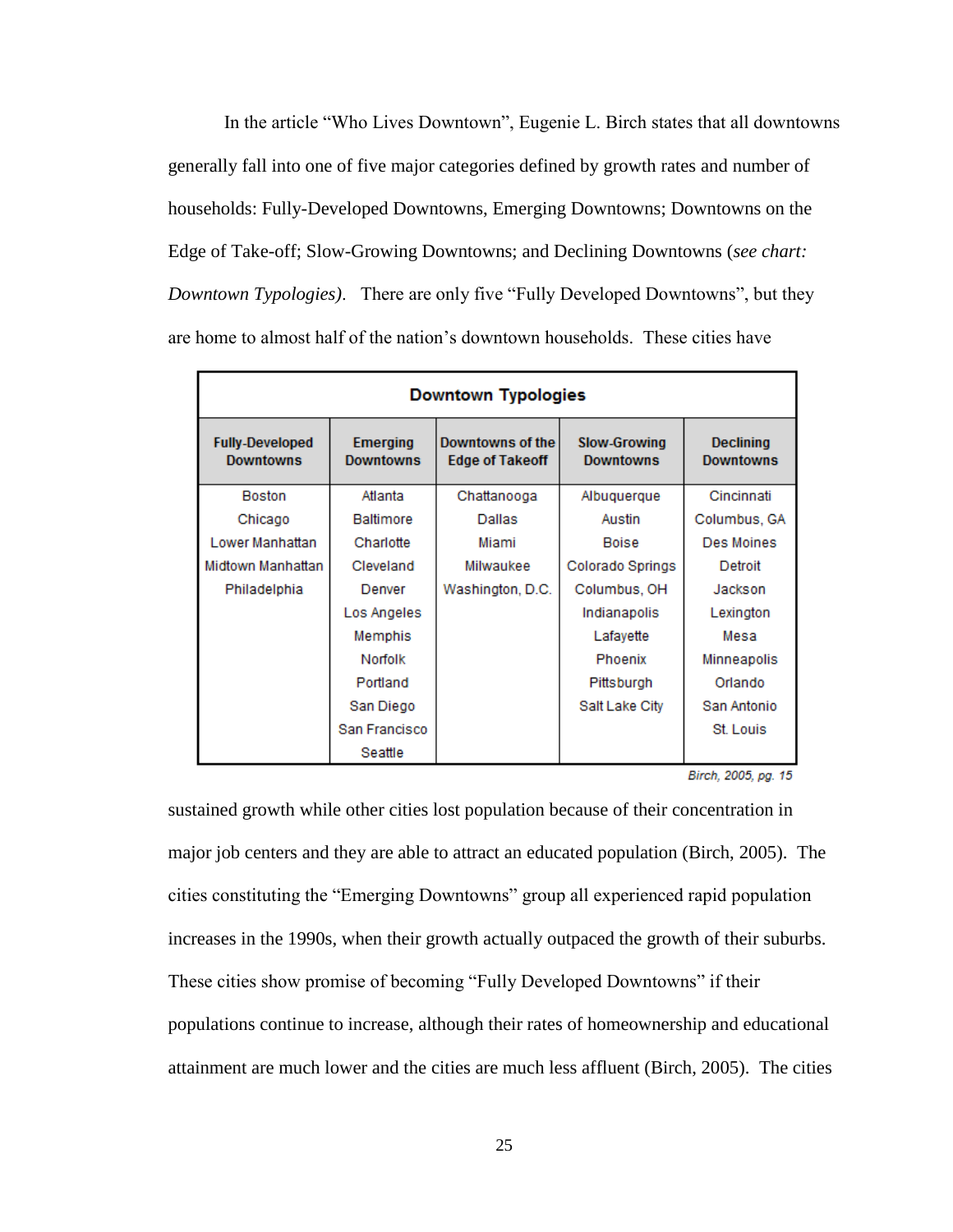in this category on average experienced a five percent decline in their number of households in the 1970s and almost no growth in the 1980s (Birch, 2005). These downtowns are much smaller and less dense than the "Fully-Developed Downtowns" and therefore their population counts can be much more volatile and unpredictable. The sustainability of reliable increases in the number of total housing units is the common feature of the "Fully-Developed Downtowns" and is what hinders the "Emerging Downtowns" from being fully-developed.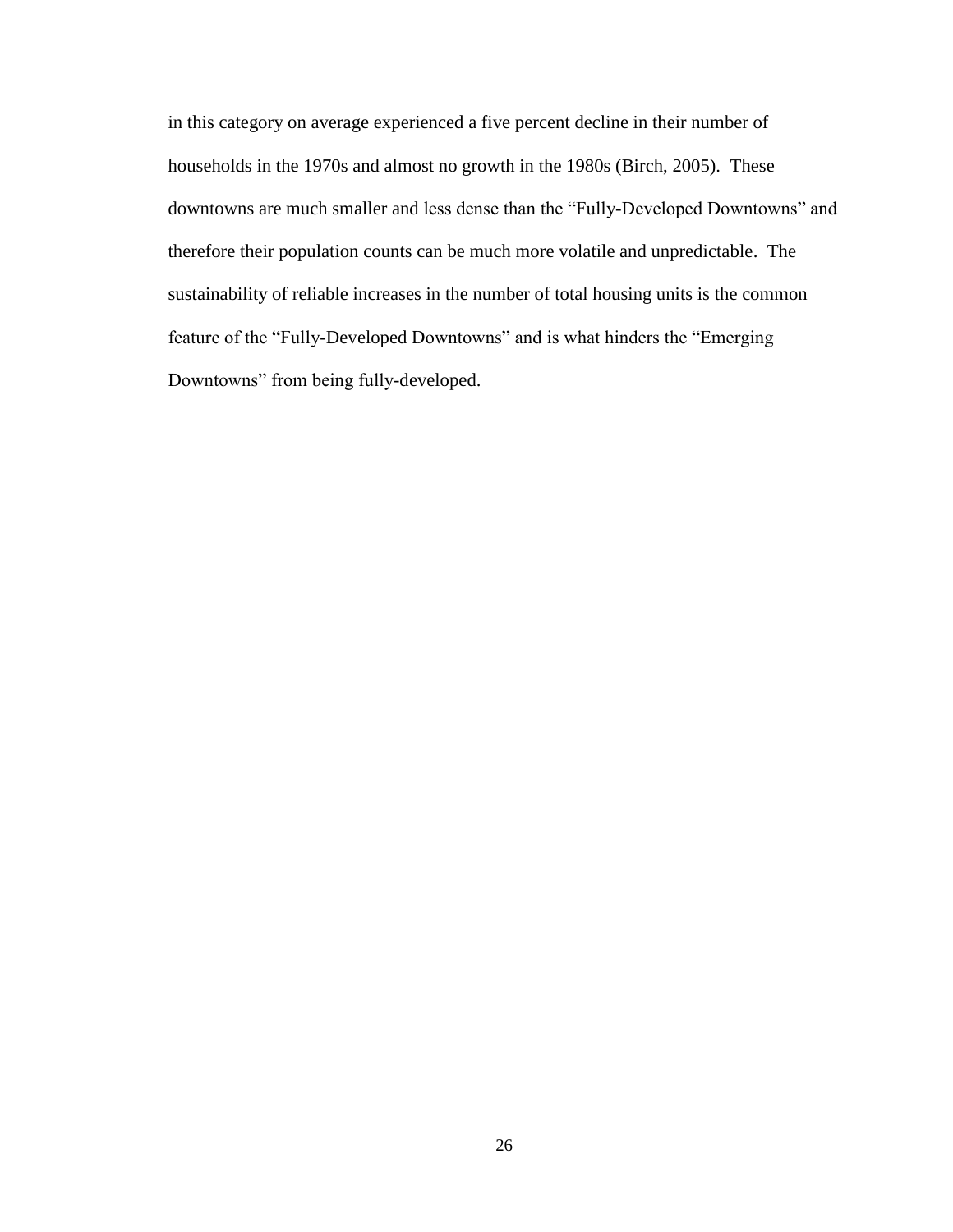### **Conclusions**

Many cities rely on a mixture of attractions and leisurely spending to generate revenue and maintain interest in their downtowns. Some skeptics of downtown revitalization worry that the success has been built on relatively new trends that could easily change (Greenblatt, 2006). Profiting from a popular trend may not be a sustainable revenue source if the trend is fleeting or hinges on a particular demographic. Cultural changes and demographic changes reinforce each other. Movies and television shows like "Sex and the City", "Friends," and "Gossip Girl" depict urban living as the lifestyle choice of hip, single, young adults (Greenblatt, 2006). The majority of today"s young people grew up in suburbs and aspire to live in cities because they provide a richer sense of place and offer the action and commotion the suburbs do not. However, cities that promote their downtowns as "urban theme parks" may not be built on a strong foundation and their success may only last as long as the public is entertained. Cities that seek a "magic bullet"—such as building a sports arena or offering free parking—will not solve a downtown"s problems (Greenblatt, 2006). A successful city must have a stable mixture of entertainment, retail, and business, as well as a critical mass of residents.

An essential step in the resurgence of activity in America"s downtowns is allowing people to rediscover the joys of living downtown—"considered by activists to represent the highest expression of civilization and culture, the most efficient use of land,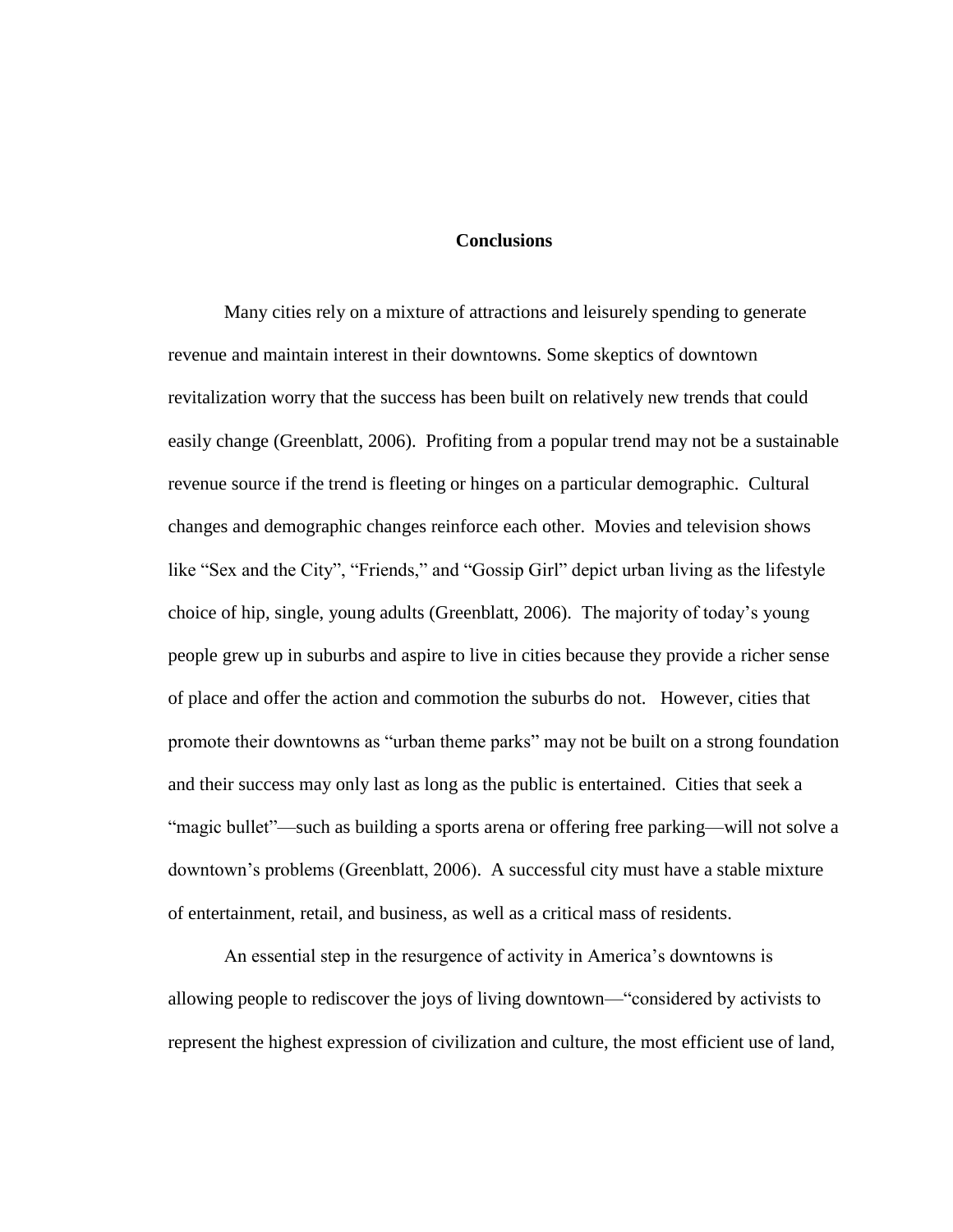the places most likely to promote community, and the most environmentally friendly organization of human habitation." (Flint, 2006, 85) Life cycle, household composition, and education are demographic variables that determine preferences for urban living. For instance, younger, educated singles and childless couples often prefer cities and higherdensity shelter (Danielsen, 1997). Improving public education is often cited as the key to attracting suburbanites to cities, but households made up of married couples with children accounted for only a quarter of the nation"s total in 1995, down from four in ten households in 1970. So-called nontraditional childless households are now the norm. Taxes generated by attracting childless households to the city can be used to improve school quality for families with children without adding any additional burden on school systems (Danielsen, 1997).

Regardless of the benefits of urban life over suburban life, living in the city is not for everyone. For instance, families with young children are often significantly more likely to prefer spacious, low-density residential neighborhoods (Lewis, 2010). The suburbs are generally perceived to have great schools, lower crime rates, and an overall better quality of life than cities. Regardless of whether this is true or not, the typical American family chooses to live in the suburbs to raise their children. By contrast, childless young adults and older empty-nesters have lifestyles that are more agreeable to the city lifestyle (Lewis, 2010). The future of residential development in America"s cities depends on the public"s attitude towards it. Compact living environments are not appealing to everyone. However, even if living in the city only appeals to a limited subset of people—young adults and empty-nesters—those are still sizeable, growing markets (Greenblatt, 2006).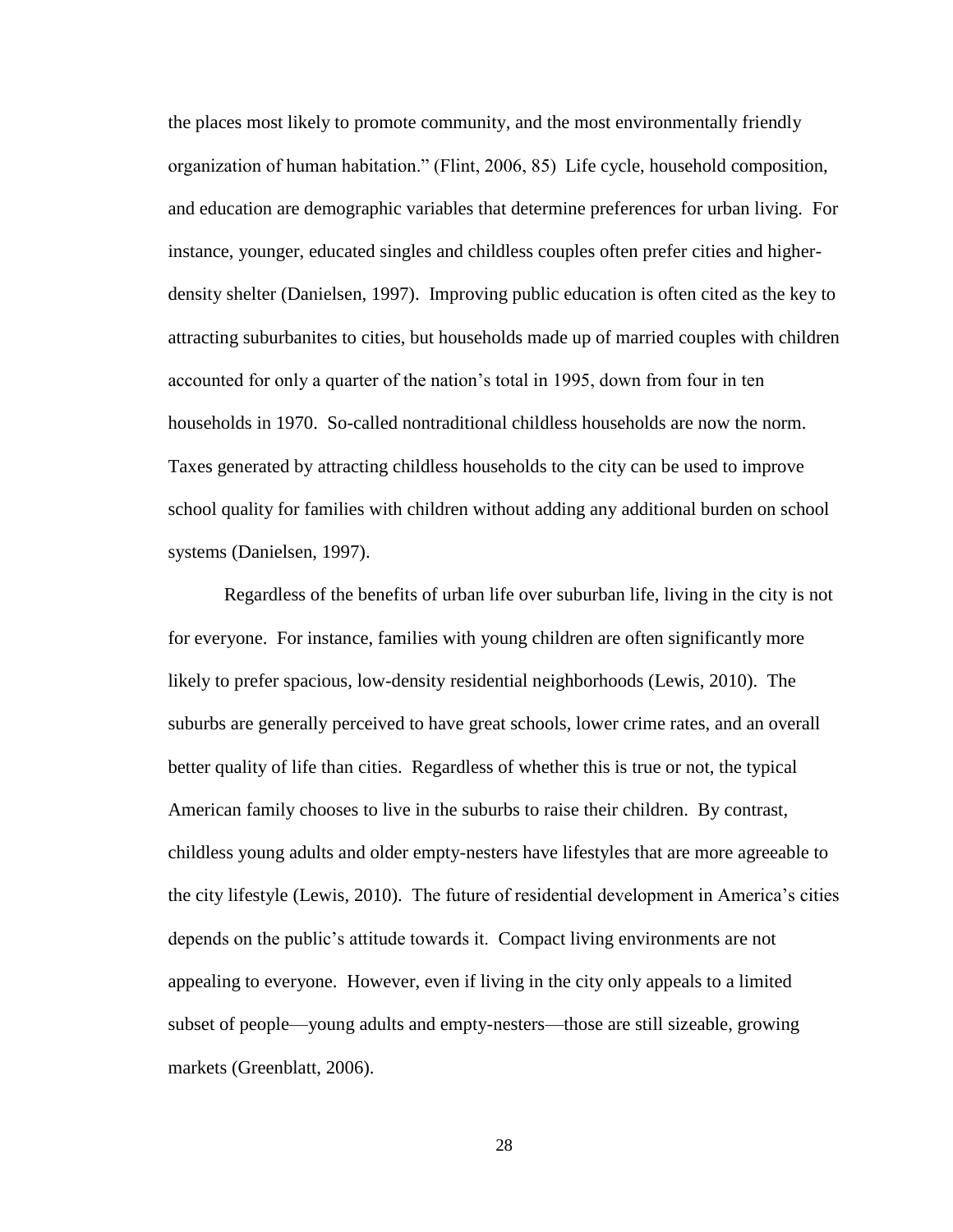To determine what kind of development will result in an increase of population downtown, many cities use target marketing as a means to identify which middle-income suburbanites may relocate to central cities. The most targetable populations—"suburban urbanites"—reside near central cities and lead urban lifestyles (Danielsen, 1997). The people who choose the city are of many different kinds, but they have one thing in common: they like the city. Although many, if not most, suburbanites view the city with caution, a sizeable minority of suburbanites show an affinity for cities. America"s cities are able to maintain a high population because of the availability of a variety of housing and the amenities, services, and entertainment options they offer.

Two large-scale randomized telephone surveys were conducted in California and four southwestern states in 2007 in an attempt to assess the public"s understanding of and preferences for compact development (Lewis, 2010). Both surveys asked questions to elicit attitude towards living in neighborhoods with various characteristics including: 1) A small home with a small backyard and a short commute to work; 2) A mixed-use neighborhood where one could walk to stores, school, and services; and 3) A highdensity neighborhood with convenient public transit (Lewis, 2010). "In both surveys, more respondents said they preferred a small home with a small backyard and a short commute over a large home and backyard with a long commute." (Lewis, 2010, 223) Though most respondents were not ready to embrace high-density living, at least half are willing to accept smaller lot sizes to achieve shorter commutes and more walkable settings (Lewis, 2010). Overall, the surveys found that a significant share of the public supports compact development, but there is still evidence that many Americans are not comfortable with the thought of living in an urban environment.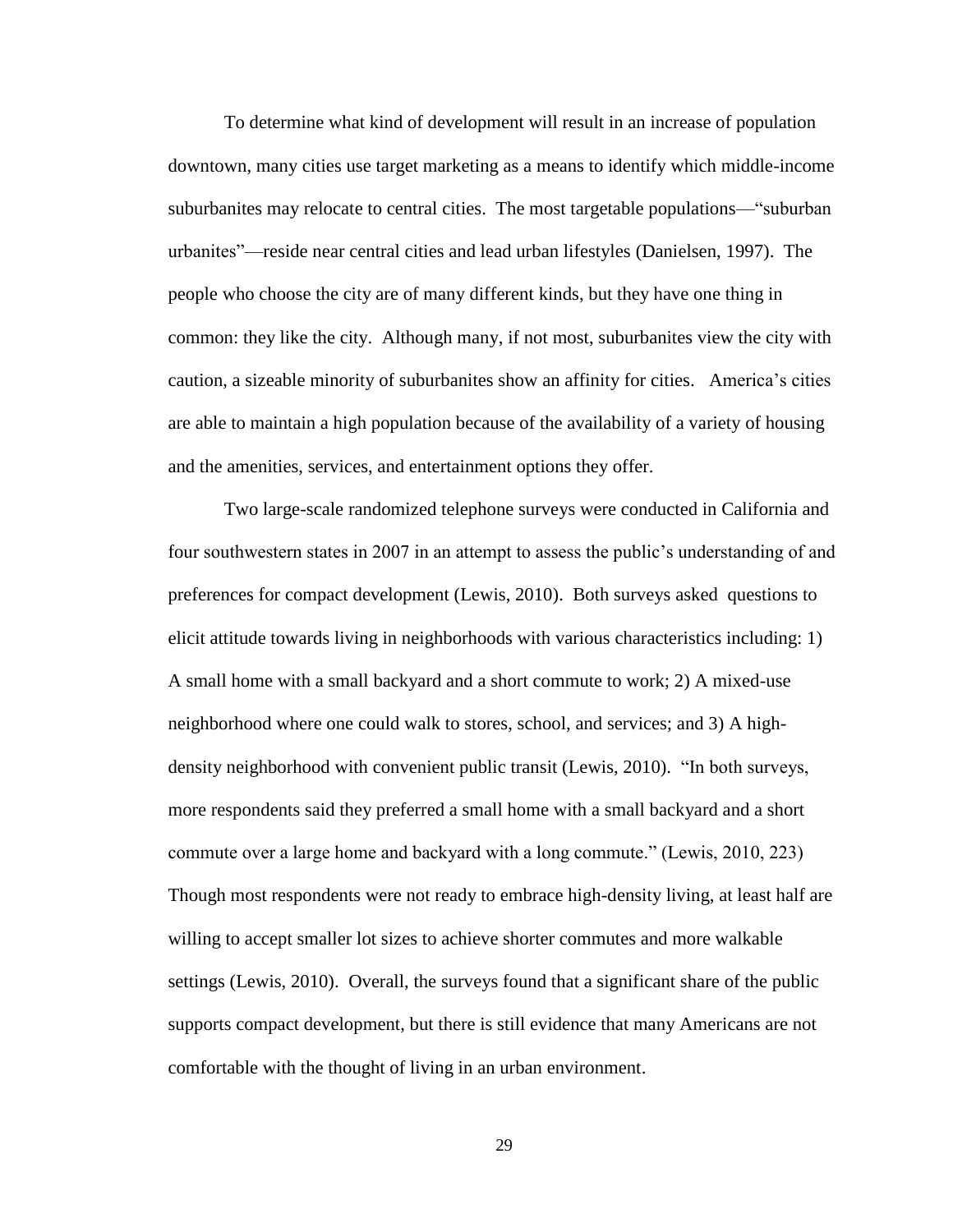If you ask a roomful of people about the state of urban America, chances are you"ll get two responses: first, they will express concern over crime, education, and quality of life issues; second, they will deplore urban sprawl and say they don"t want any more development where they live. (Hudnut,

1998, 1)

It may be the case that negative stereotypes and old impressions of city life have carried on into the twenty-first century. The environment in which an individual is raised can shape one"s opinions about the ideal residential living environment.

Basic sociodemographic characteristics also showed significant relationships to individuals" attitudes towards neighborhood patterns. In addition to gender and race, the respondent"s nativity—immigrant or native-born—showed to be an important relationship. This is perhaps due to a foreign-born individual"s attitude toward neighborhoods and compact development in his/her native country.

> Broadly speaking, members of historically disadvantaged groups tend to favor compact development for living environments…Hispanic ethnicity, foreign-born status, or both, also positively predispose respondents toward…compact development. (Lewis, 2010, 231)

The surveys also presented evidence that while most people support compact development, they are attached to their single-family home and large lot and would not like their own neighborhood to be used for infill development (Lewis, 2010). Proponents of compact development face an obstacle in convincing Americans that their own decisions about housing affect the overall living conditions and environmental policies in the United States.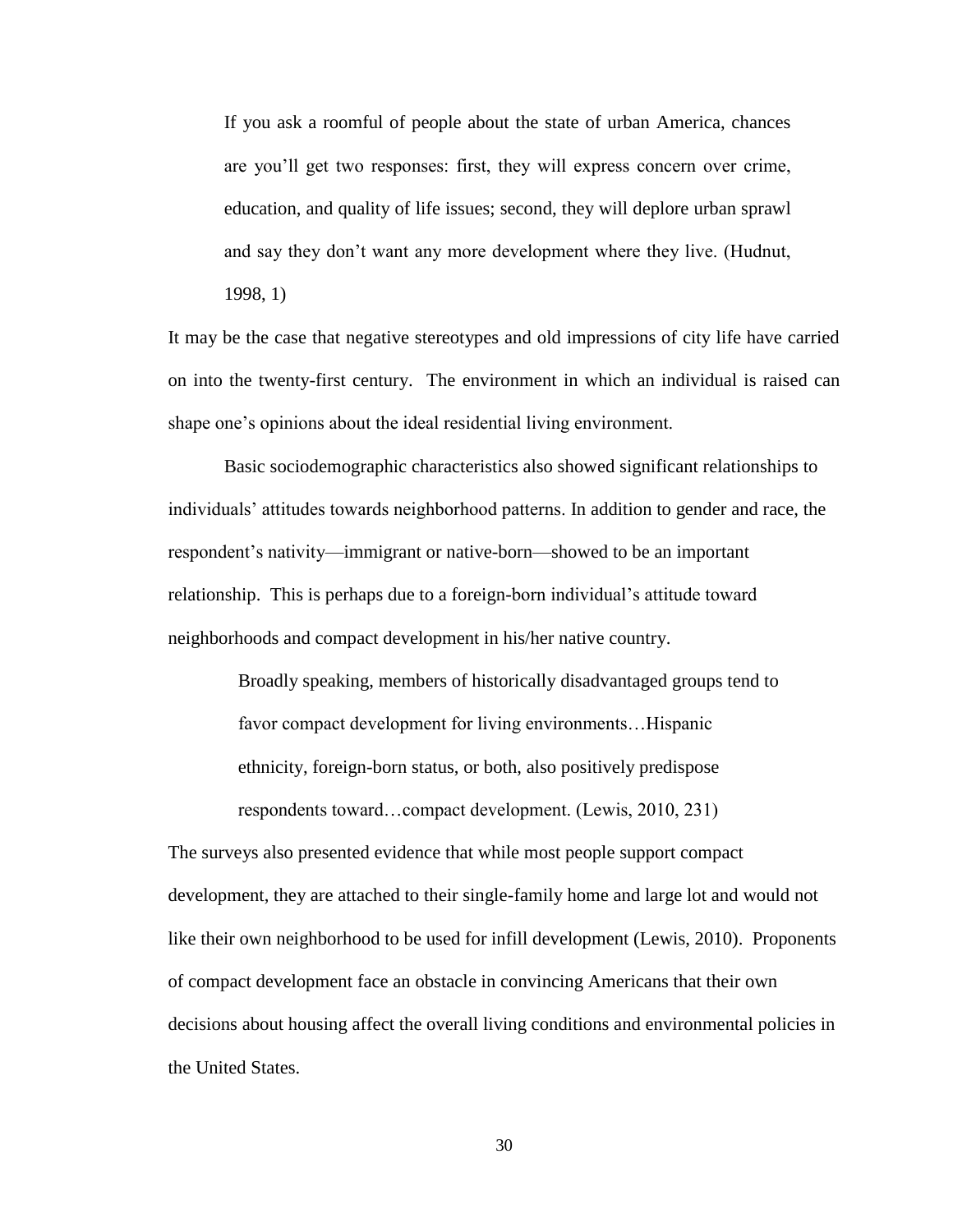While the surveys suggest that all Americans may not be interested in urban life, many urban neighborhoods across the country are currently experiencing transformations. Parking lots, former industrial sites, and unoccupied commercial spaces are being converted to condos, apartments, and townhouses (EPA, 2010). The United States Environmental Protection Agency ("EPA") undertook research using permit data supplied by the U.S. Census that shows a dramatic increase in the share of new construction built in central cities (EPA, 2010). For instance, many cities that had not experienced a large amount of downtown construction in the 1990s are seeing resurgence in interest in the area (*see chart: Central City Share of Metropolitan Residential Building Permits*). Baltimore, San Francisco, Philadelphia, and Atlanta are four cities with downtowns that shared less than 10% of the total metropolitan residential building permits between 1990 and 1995.

| <b>Central City Share of Metropolitan Residential Building Permits</b> |           |           |      |  |  |  |  |  |  |
|------------------------------------------------------------------------|-----------|-----------|------|--|--|--|--|--|--|
| Average Share                                                          |           |           |      |  |  |  |  |  |  |
| City                                                                   | 1990-1995 | 2003-2008 | 2008 |  |  |  |  |  |  |
| New York City                                                          | 15%       | 49%       | 63%  |  |  |  |  |  |  |
| San Diego                                                              | 42%       | 37%       | 47%  |  |  |  |  |  |  |
| Chicago                                                                | 7%        | 27%       | 45%  |  |  |  |  |  |  |
| Portland                                                               | 9%        | 26%       | 38%  |  |  |  |  |  |  |
| Sacramento                                                             | 9%        | 23%       | 27%  |  |  |  |  |  |  |
| Denver                                                                 | 5%        | 21%       | 32%  |  |  |  |  |  |  |
| Kansas City, MO                                                        | 12%       | 21%       | 27%  |  |  |  |  |  |  |
| Seattle                                                                | 11%       | 21%       | 31%  |  |  |  |  |  |  |
| Milwaukee                                                              | 6%        | 18%       | 25%  |  |  |  |  |  |  |
| Miami                                                                  | 2%        | 17%       | 16%  |  |  |  |  |  |  |
| Los Angeles                                                            | 11%       | 17%       | 25%  |  |  |  |  |  |  |
| Dallas                                                                 | 13%       | 12%       | 22%  |  |  |  |  |  |  |
| Ft. Worth                                                              | 5%        | 16%       | 16%  |  |  |  |  |  |  |
| Atlanta                                                                | 4%        | 14%       | 12%  |  |  |  |  |  |  |
| Philadelphia                                                           | 3%        | 13%       | 16%  |  |  |  |  |  |  |
| San Francisco                                                          | 5%        | 11%       | 18%  |  |  |  |  |  |  |
| <b>Baltimore</b>                                                       | 2%        | 9%        | 19%  |  |  |  |  |  |  |

Source: EPA's Residential Construction Trends in America's Metropolitan Regions--2010 Edition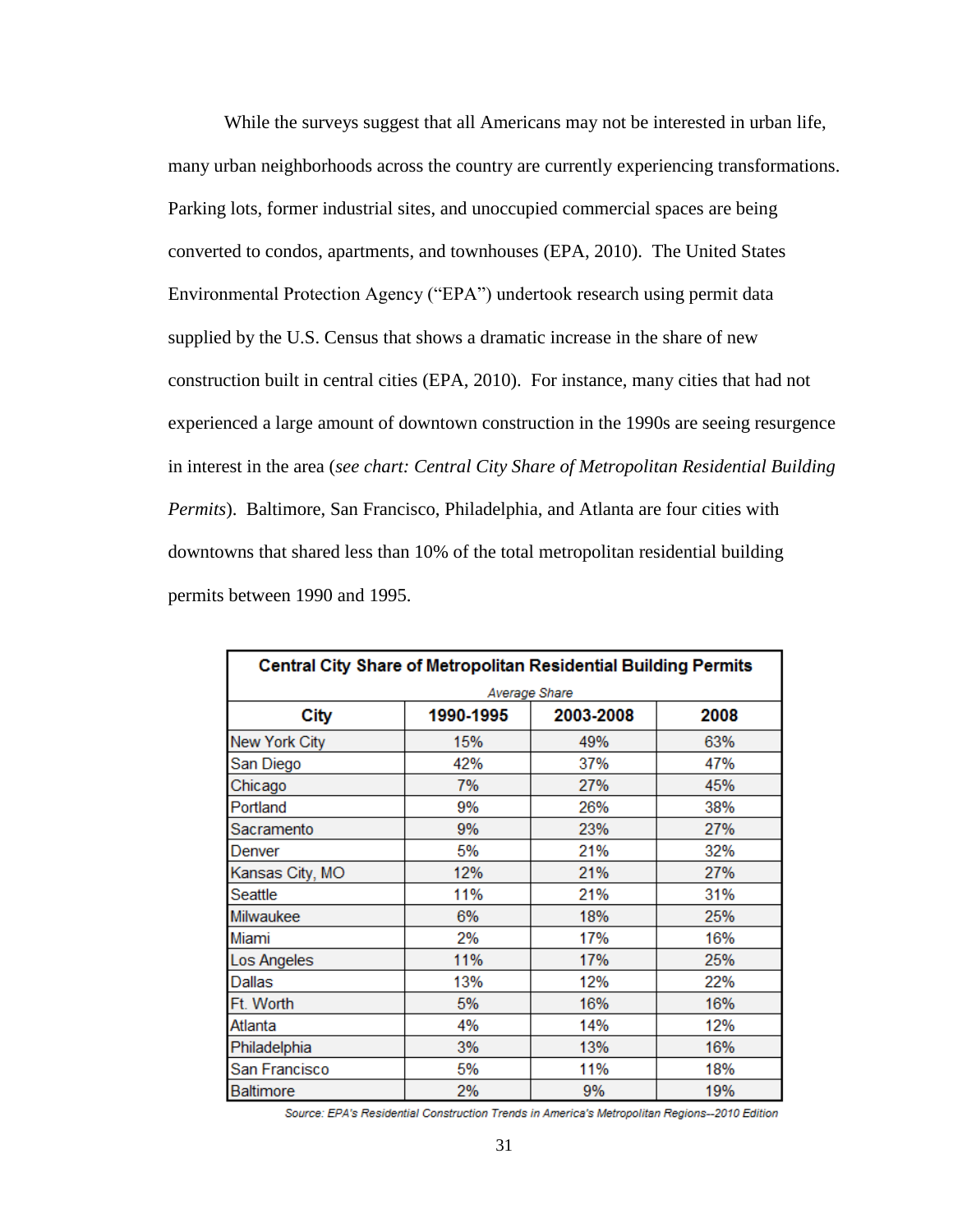The same data was compiled for the core suburbs immediately surrounding central cities. Many of these older suburbs have been built-out for years and new residential development is almost always built upon previously developed sites (EPA, 2010). Construction in suburban communities surrounding cities like Washington, D.C. and Minneapolis accounted for only one to two percent of residential building permits in the early 1990s, but by 2008 their share had more than doubled (*see chart: Core Suburban Communities' Share of Residential Building Permits*). These findings are consistent with the surveys" conclusion that more Americans are willing to sacrifice large lots and new homes in order to live closer to the city.

| Core Suburban Communties' Share of Residenital Building Permits |           |           |      |  |  |  |  |  |
|-----------------------------------------------------------------|-----------|-----------|------|--|--|--|--|--|
| Average Share                                                   |           |           |      |  |  |  |  |  |
| <b>Metropolitan</b><br><b>Statistical Area</b>                  | 1990-1995 | 2003-2008 | 2008 |  |  |  |  |  |
| New York MSA                                                    |           |           |      |  |  |  |  |  |
| Bergen County, NJ                                               | 4%        | 6%        | 3%   |  |  |  |  |  |
| Washington, D.C. MSA                                            |           |           |      |  |  |  |  |  |
| Arlington County, VA                                            | 2%        | 6%        | 9%   |  |  |  |  |  |
| Alexandria, VA                                                  | 1%        | 2%        | 3%   |  |  |  |  |  |
| Boston MSA                                                      |           |           |      |  |  |  |  |  |
| Middlesex County, MA                                            | 6%        | 10%       | 8%   |  |  |  |  |  |
| Miami MSA                                                       |           |           |      |  |  |  |  |  |
| <b>Broward County, FL</b>                                       | 5%        | 11%       | 11%  |  |  |  |  |  |
| San Diego MSA                                                   |           |           |      |  |  |  |  |  |
| San Diego County, CA                                            | 2%        | 5%        | 10%  |  |  |  |  |  |
| <b>Minneapolis MSA</b>                                          |           |           |      |  |  |  |  |  |
| Hennepin County, MN                                             | 1%        | 3%        | 5%   |  |  |  |  |  |

Source: EPA's Residential Construction Trends in America's Metropolitan Regions--2010 Edition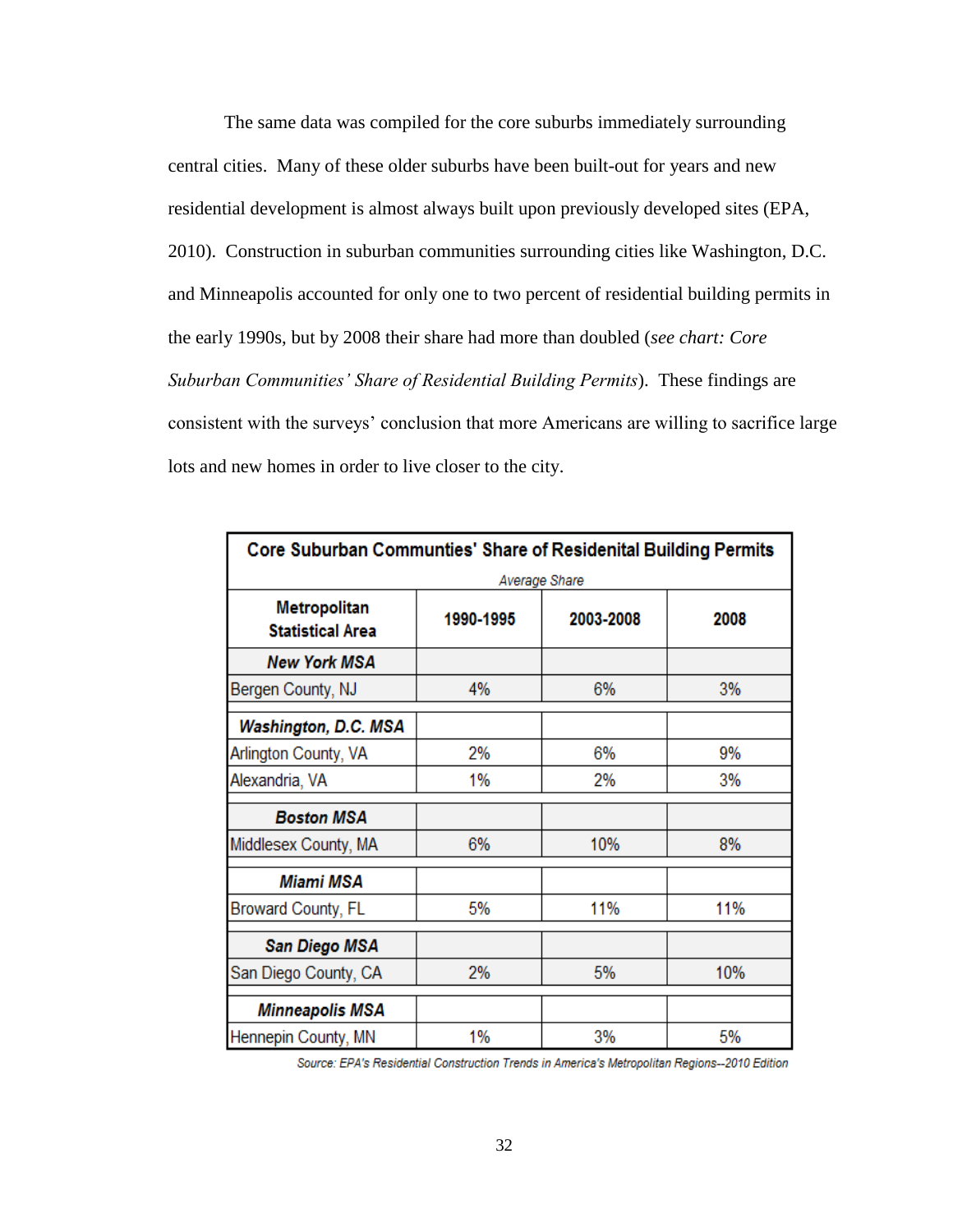National trends in building permits show that permits for single-family detached homes has fallen the most dramatically, while permits for rental apartments and multifamily buildings has increased (*see chart: Housing Starts Share by Unit Type 2001—2008*). The market for townhouses and condos stayed fairly consistent between

| Housing Starts Share by Unit Type 2001-2008 |                                  |                             |    |                          |                                              |  |  |  |  |
|---------------------------------------------|----------------------------------|-----------------------------|----|--------------------------|----------------------------------------------|--|--|--|--|
| Year                                        | <b>Detached Single</b><br>Family | <b>Townhouses</b><br>Condos |    | <b>Rental Apartments</b> | <b>Large Multifamily</b><br><b>Buildings</b> |  |  |  |  |
| 2001                                        | 71%                              | 9%                          | 4% | 16%                      | 11%                                          |  |  |  |  |
| 2002                                        | 70%                              | 9%                          | 4% | 16%                      | 11%                                          |  |  |  |  |
| 2003                                        | 71%                              | 10%                         | 5% | 14%                      | 11%                                          |  |  |  |  |
| 2004                                        | 71%                              | 11%                         | 6% | 12%                      | 10%                                          |  |  |  |  |
| 2005                                        | 72%                              | 11%                         | 7% | 10%                      | 10%                                          |  |  |  |  |
| 2006                                        | 70%                              | 11%                         | 8% | 10%                      | 11%                                          |  |  |  |  |
| 2007                                        | 66%                              | 11%                         | 8% | 14%                      | 15%                                          |  |  |  |  |
| 2008                                        | 59%                              | 10%                         | 7% | 24%                      | 23%                                          |  |  |  |  |

Source: EPA's Residential Construction Trends in America's Metropolitan Regions--2010 Edition

2001 and 2008. The shift in percentage share from single-family homes to rental and multi-family buildings can suggest a decline in the amount of money Americans are spending on their places of residence. It may also suggest that—as the two large-scale surveys showed—Americans are willing to sacrifice home and lot size for a shorter commute and/or proximity to services. The motivation behind the change matters less than the fact that the change is happening.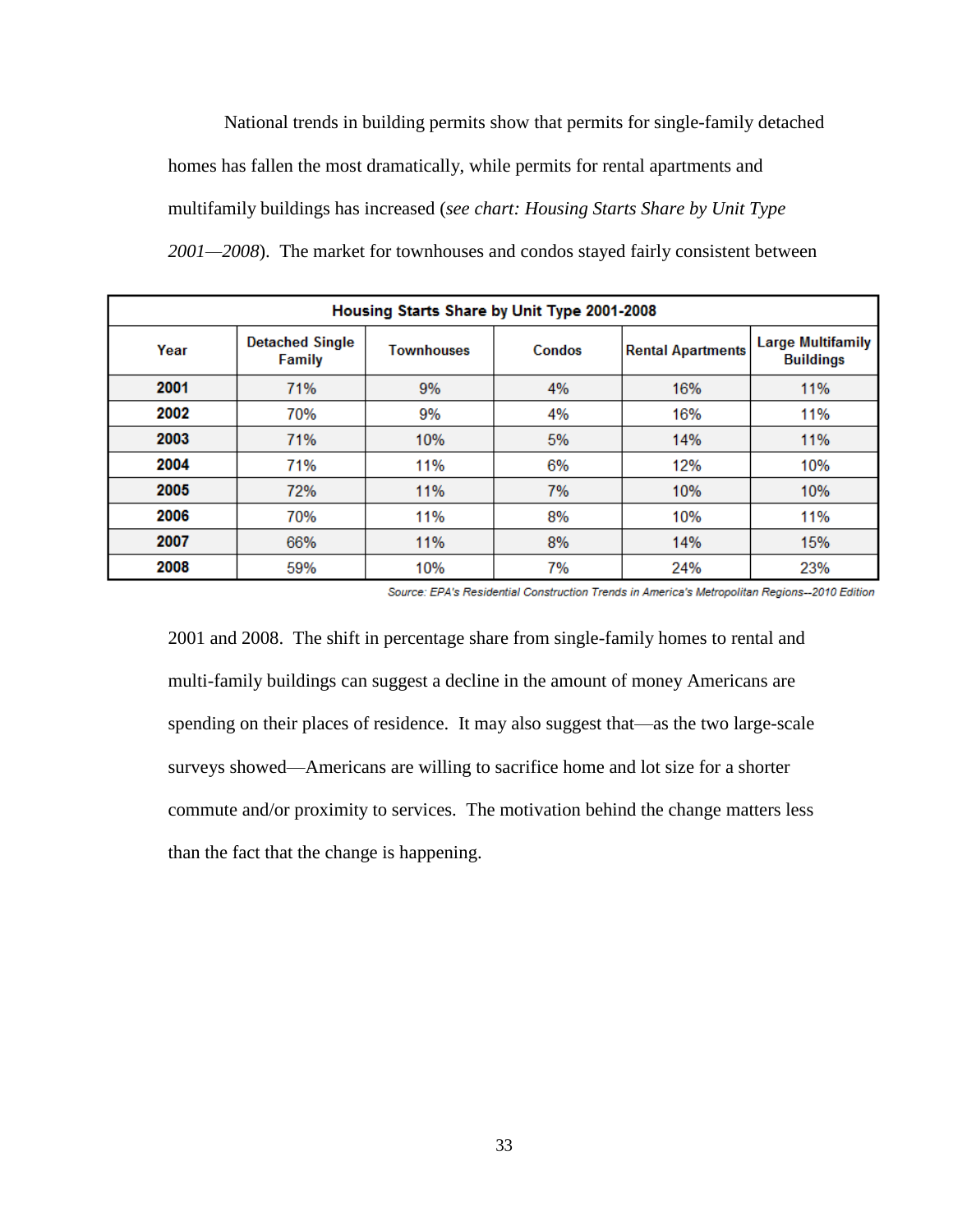#### **Lessons Learned**

The campaign to rebuild downtown has been one of the longest for local governments. Beginning in the early 1950s and for over fifty years since, big-city mayors struggled to rescue dying city centers. By the 1970s they were working to repair the damage left by the "bulldozer" days of urban renewal and were producing useful, attractive, and popular project (Frieden, 1989). The cities classified as "Fully-Developed Downtowns" (*see chart: Downtown Typologies*), have been able to maintain consistent increases in the number of available housing units while also sustaining the elements that are required to make their downtowns attractive, such as jobs, services, amenities, and entertainment options.

The Cost of Living Index is useful in analyzing the health of a city. There are obvious trends among cities grouped into the same "downtown typology" (*see chart: Cost of Living Index 2008)*. The Fully-Developed Downtowns have a much higher cost of living than the Slow-Growing and Declining Downtowns. As cities improve their appearance and increase access to employment and amenities, they also increase property taxes and the cost of living. It follows the adage "You get what you pay for": the cities that are the most expensive to live in are also some of the most desirable places to live. The high cost of living in many American cities does not mean that only the wealthy can afford to live there. The many building restrictions and zoning ordinances prevalent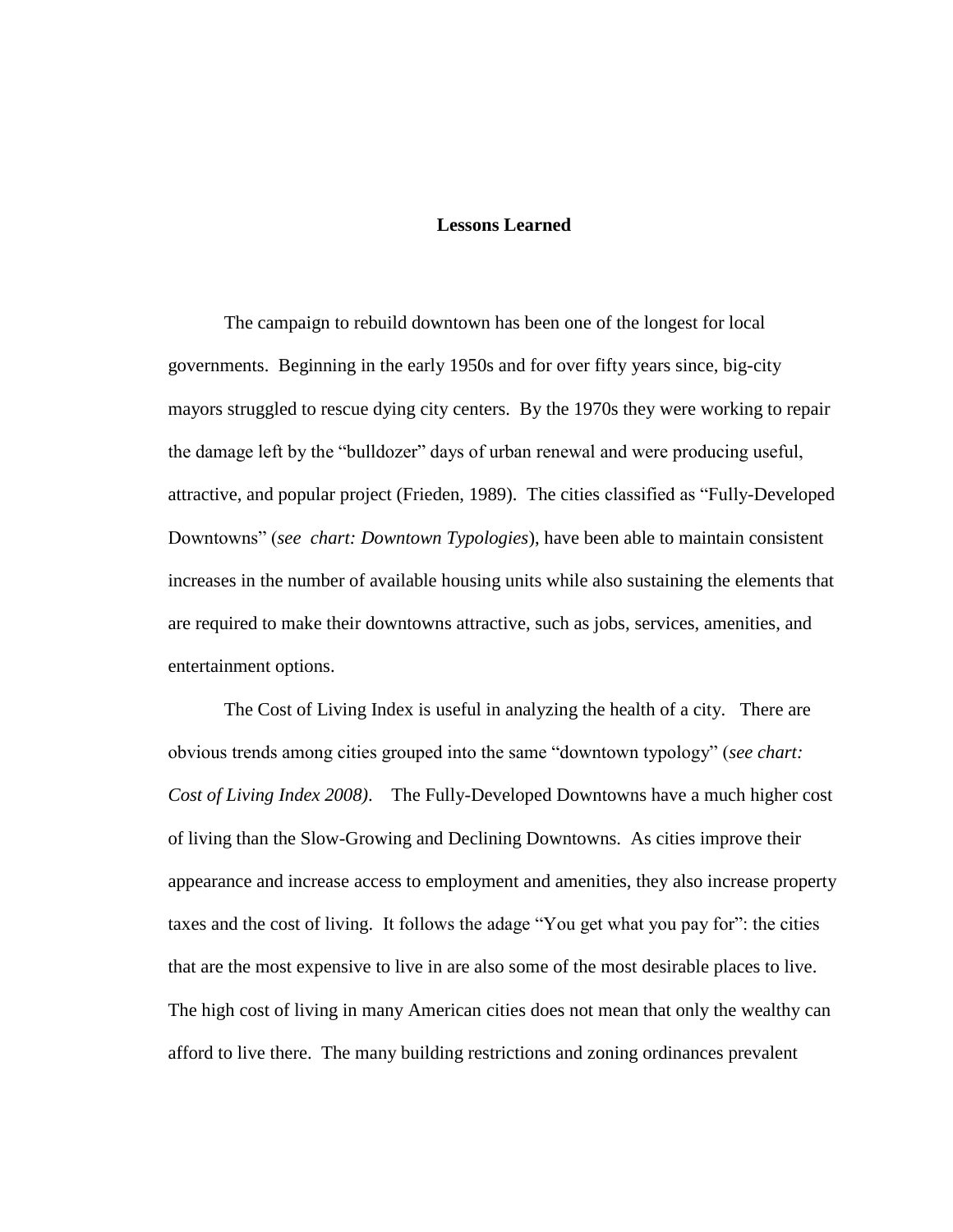throughout the city suburbs created social and economic divisions through class and ethnic discrimination. Today, downtowns are more racially and ethnically diverse than they were twenty years ago and are home to some of the most and least affluent households in their region (Birch, 2005). Many suburbs tend to be consortiums of socioeconomic groups to the point that one can guess which income bracket a household belongs to based solely on what town their home is in.

|                                                                                                         | Cost of Living Index 2008                                                                     |               |       |  |                               |       |                          |                  |       |             |       |
|---------------------------------------------------------------------------------------------------------|-----------------------------------------------------------------------------------------------|---------------|-------|--|-------------------------------|-------|--------------------------|------------------|-------|-------------|-------|
|                                                                                                         | The nationwide average equals 100 and each index is read as a percent of the national average |               |       |  |                               |       |                          |                  |       |             |       |
| Fully-Developed<br>Downtowns on the<br><b>Emerging Downtowns</b><br><b>Downtowns</b><br>Edge of Takeoff |                                                                                               |               |       |  | <b>Slow-Growing Downtowns</b> |       | <b>Decling Downtowns</b> |                  |       |             |       |
| <b>Boston</b>                                                                                           | 134.7                                                                                         | Atlanta       | 96.1  |  | Dallas                        | 91.2  |                          | Albuquerque      | 98.3  | Cincinnati  | 90.4  |
| Chicago                                                                                                 | 110.3                                                                                         | Baltimore     | 118.0 |  | Miami                         | 115.4 |                          | Austin           | 94.5  | Des Moines  | 90.3  |
| Manhattan                                                                                               | 212.8                                                                                         | Charlotte     | 89.7  |  | Wash., D.C.                   | 136.4 |                          | Colorado Springs | 93.8  | Jackson     | 93.5  |
| Philadelphia                                                                                            | 123.5                                                                                         | Cleveland     | 98.9  |  |                               |       |                          | Columbus, OH     | 97.4  | Orlando     | 103.4 |
|                                                                                                         |                                                                                               | Denver        | 103.4 |  |                               |       |                          | Indianapolis     | 94.7  | San Antonio | 94.1  |
|                                                                                                         |                                                                                               | Los Angeles   | 144.6 |  |                               |       |                          | Lafayette        | 97.7  | St. Louis   | 91.5  |
|                                                                                                         |                                                                                               | Memphis       | 89.3  |  |                               |       |                          | Phoenix          | 100.6 |             |       |
|                                                                                                         |                                                                                               | l Portland    | 120.8 |  |                               |       |                          | Pittsburgh       | 98.9  |             |       |
|                                                                                                         |                                                                                               | San Diego     | 139.5 |  |                               |       |                          | Salt Lake City   | 100.7 |             |       |
|                                                                                                         |                                                                                               | San Francisco | 168.5 |  |                               |       |                          |                  |       |             |       |

Source: U.S. Census (www.census.gov)

Before the proliferation of the automobile into the lives of American citizens,

cities did not have to attract citizens because there were few options regarding residency if one wanted to be employed or have access to necessities. The rise of the automobile changed the stakes in the housing market game and cities were not ready to compete with the suburbs as a place for people to call home. The availability of appealing housing options is critical for sustaining the life of a downtown. There must be a variety of housing size, style, and cost for a healthy housing market to exist. The market depends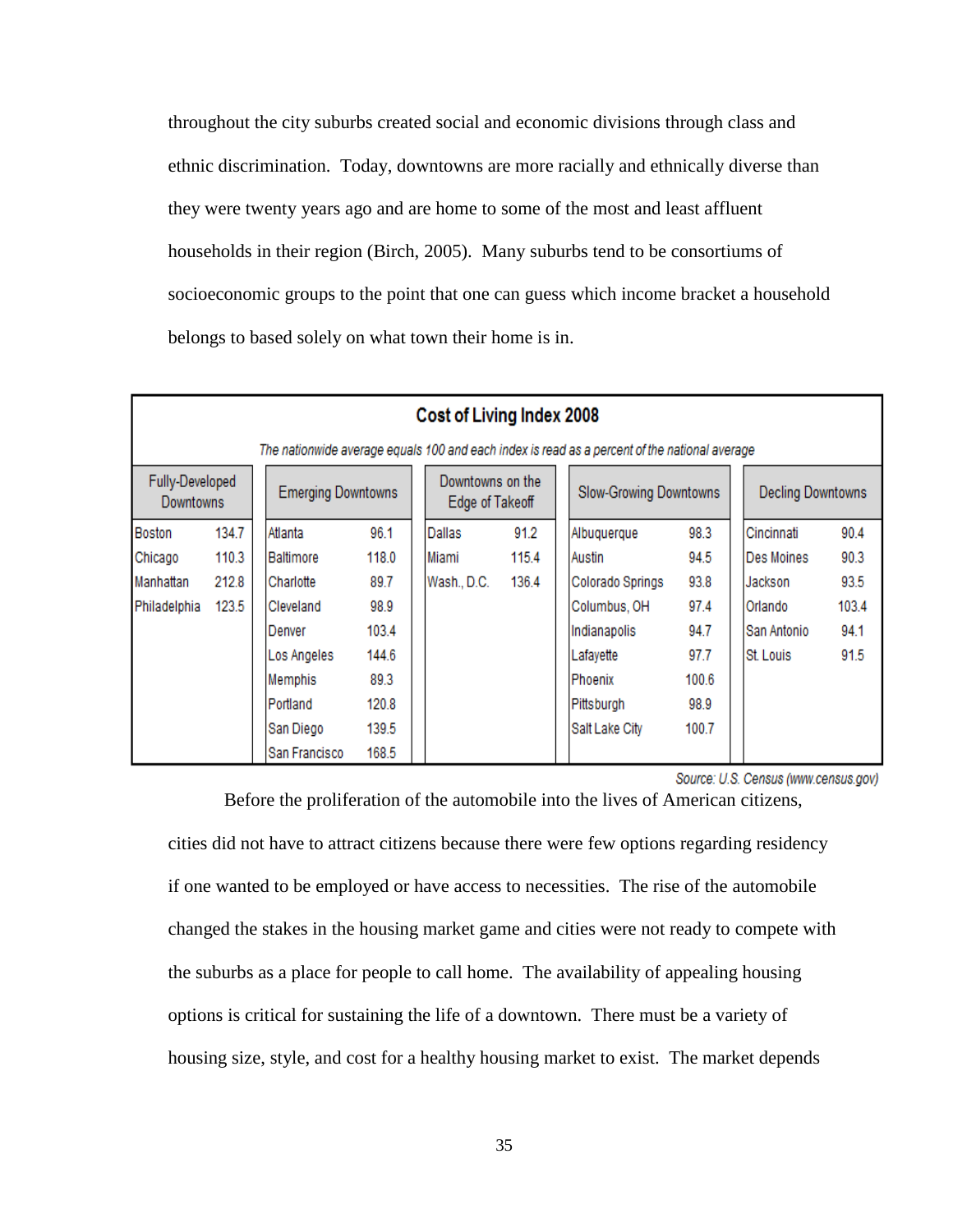on the ability of residents to "trade-up" to more expensive homes and sell their smaller, less expensive homes to first-time homebuyers. This is a system called "filtering" that describes what happened to city housing as the middle class moved out of the cities. The type of housing the middle class was looking for could not be found in the city and thus millions of people moved to the suburbs to find what they were looking for.

Instead of resisting the car and building-up their public transportation systems, cities attempted to alter themselves to welcome the car onto their streets.

> No truly conservative society would have permitted [cars] to run rampant if they uprooted and flung out populations into low-density suburbs, caused taxing and bonding into the billions of dollars for new boulevards, harder street surfaces, and traffic control, spewed foulsmelling fumes into the air, and altered social behavior. (Wilson, 1974,

46)

In the end, public policy is shaped by the public. Citizens wanted to drive cars and they wanted to live in the suburbs. Cities did not properly maintain their existing rail systems, and public indifference combined with the poor reputation of many transit companies caused attempts to revitalize the rails to fail. Cities could have maintained their preautomobile policies and protected themselves from the barrage of cars putting pressure on the existing infrastructure. However, cities received benefits from the presence of cars including an incredible amount of employment in automobile-related industries such as garages, salesrooms, parking lots, gas stations, and warehouses (Wilson, 1974). "The auto suburbs of the interwar period developed simply because millions of people wanted to live in them. The satellite areas of all central cities that had reached a 100,000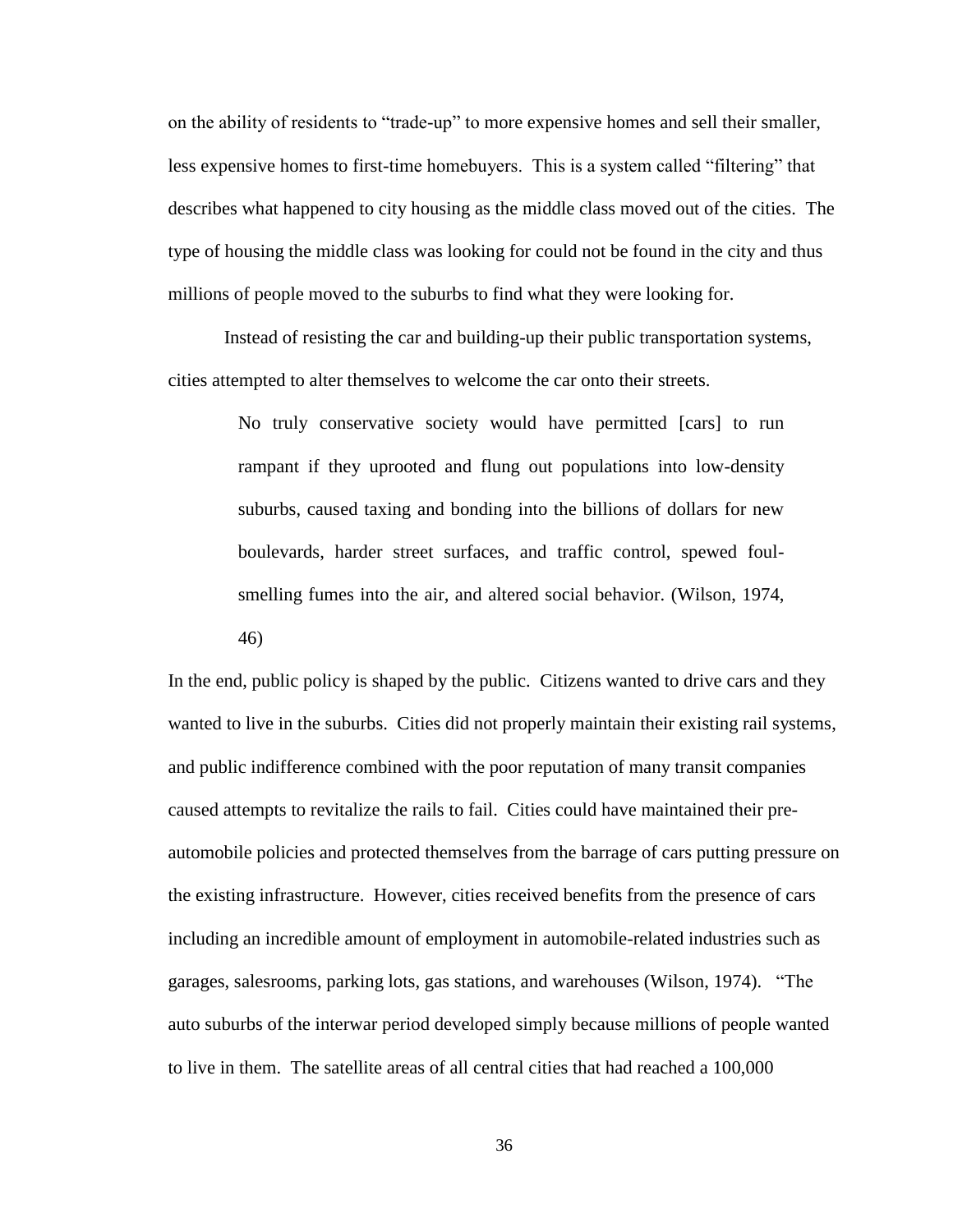population by 1910 grew at a rate far greater than the central cities." (Wilson, 1974, 34) Growth in itself tells nothing about the motive for people moving to the suburbs—it only tells us that they did.

As demand for walkable, exciting, vibrant, mixed-use and transit-oriented neighborhoods increase, the commitment to revitalizing downtowns will intensify. The next generation of homebuyers will be better educated about the environment and sustainable living. While the cities were once decried as crime-filled and over-populated, the suburbs are now criticized for their sprawled development patterns, lack of public transportation, and high contributions of greenhouse emissions. "A purely suburban, car-dominated metropolitan area is at a competitive disadvantage for economic growth." (Leinberger, 2005, 5) Today"s businesses seem to be more environmentally-conscious and, with federal programs and tax incentive programs to promote "green building", more development will occur away from open land and focus on re-use of empty buildings. The renewed interest in "loft-style" condominiums was created through the reclaiming of old, abandoned factories and mills by developers.

Cities that make an effort to revitalize their downtowns attract more residents and more jobs. It also leads to more out-of-town visitors and trips from suburban residents to experience what downtown has to offer. "Many cities are experiencing population increases after decades of decline. Assessed valuations are going up. The line is being held on taxes. Progress is being made in the search for smart growth and sustainable development." (Hudnut, 1998, 1) The success and sustainability of a downtown cannot be based on a single "magic bullet". Cities that are experiencing a recent surge in population and attractions witnessed a combination of economic, political,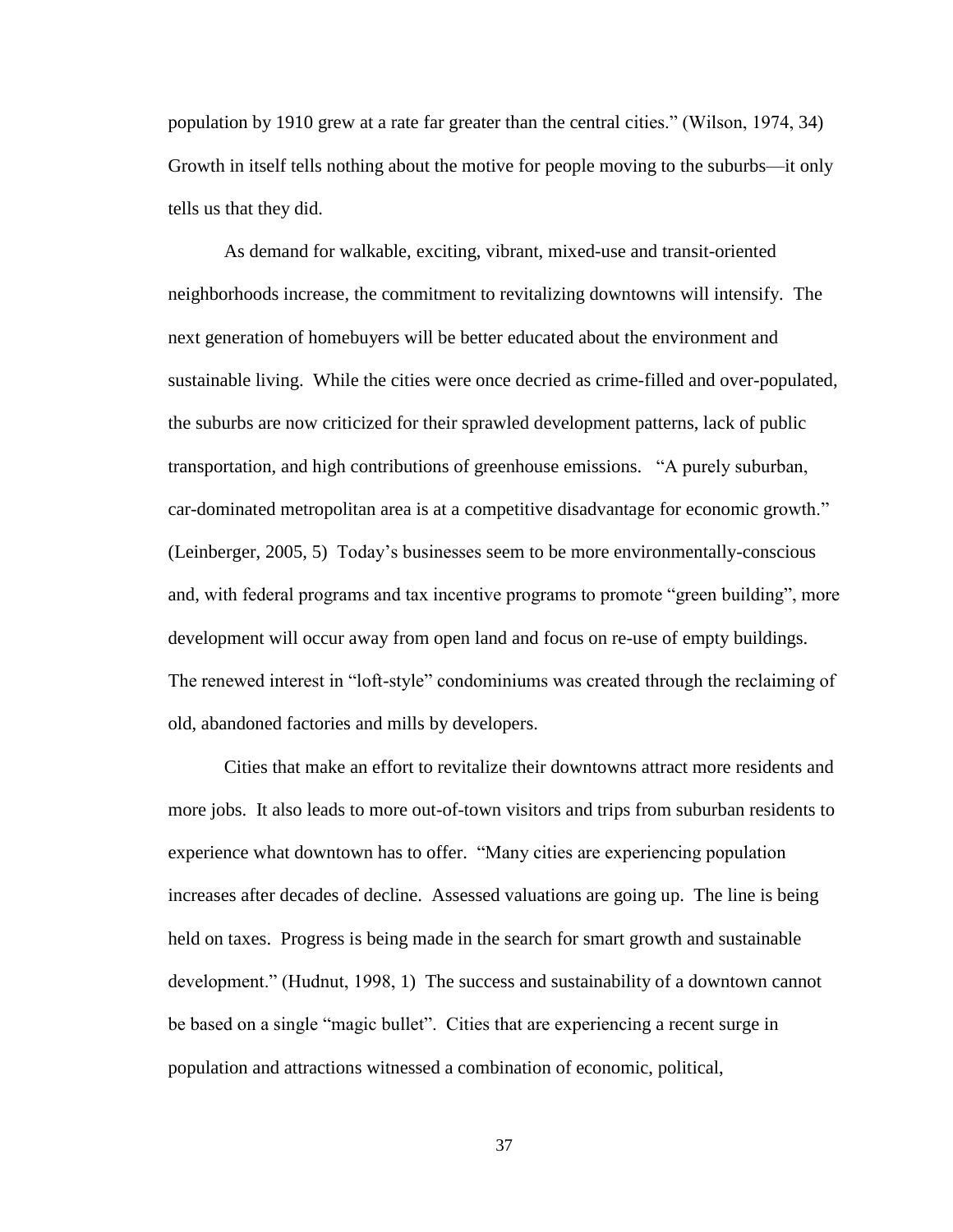environmental, cultural and demographic changes taking place simultaneously that resulted in a renewed interest in urban, compact residential living. A city should not think of its residents as the supporters of its downtown—a downtown should support the city's residents.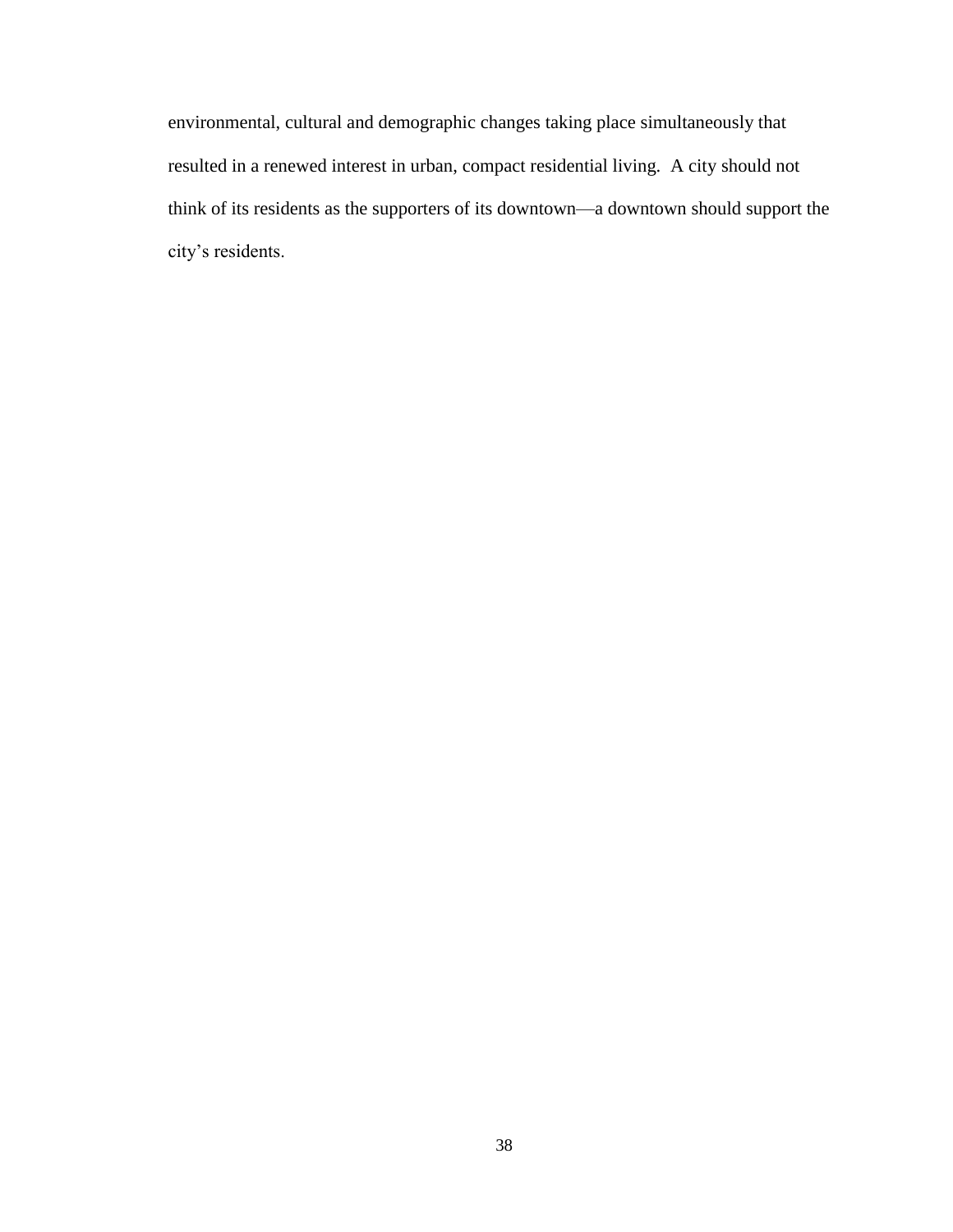#### **For Future Research and Consideration**

An aspect of the history of cities that I did not cover in my research is immigration. The United States welcomed 17 million immigrants between 1890 and 1914 and another 2.9 million between 1919 and 1924. The majority of immigrants coming to the United States settled in urban areas. Russians, Italians, and the Irish tended to concentrate in the cities of the Northeast (Boston and New York) and major port cities (New Orleans and San Francisco). The Midwest became home to Germans as well as Poles and other central Europeans (Abbott, 1987). Ethnic groups tended to concentrate together in certain parts of each city and established neighborhoods. Today, cities remain influenced by the early immigrants and many still have sections or neighborhoods referred to as "Little Italy" or "Greek Town" in reference to its ethnic history.

Immigration in the United States has led to several cities receiving the label "Gateway City". "Gateway cities" are defined as those that add economic muscle from their links to the expanding global network and serve as key entry points for both pools of foreign workers and global imports. These cities have diverse economies that attract new immigrant populations (Bell, 2008). In the United States New York; Washington, D.C.; Miami; Houston; Los Angeles; San Francisco; San Jose; Seattle; and Chicago serve as gateway cities (Bell, 2008). Downtowns are magnets for immigrants who come for job opportunities because downtowns have the resources new immigrants need in order to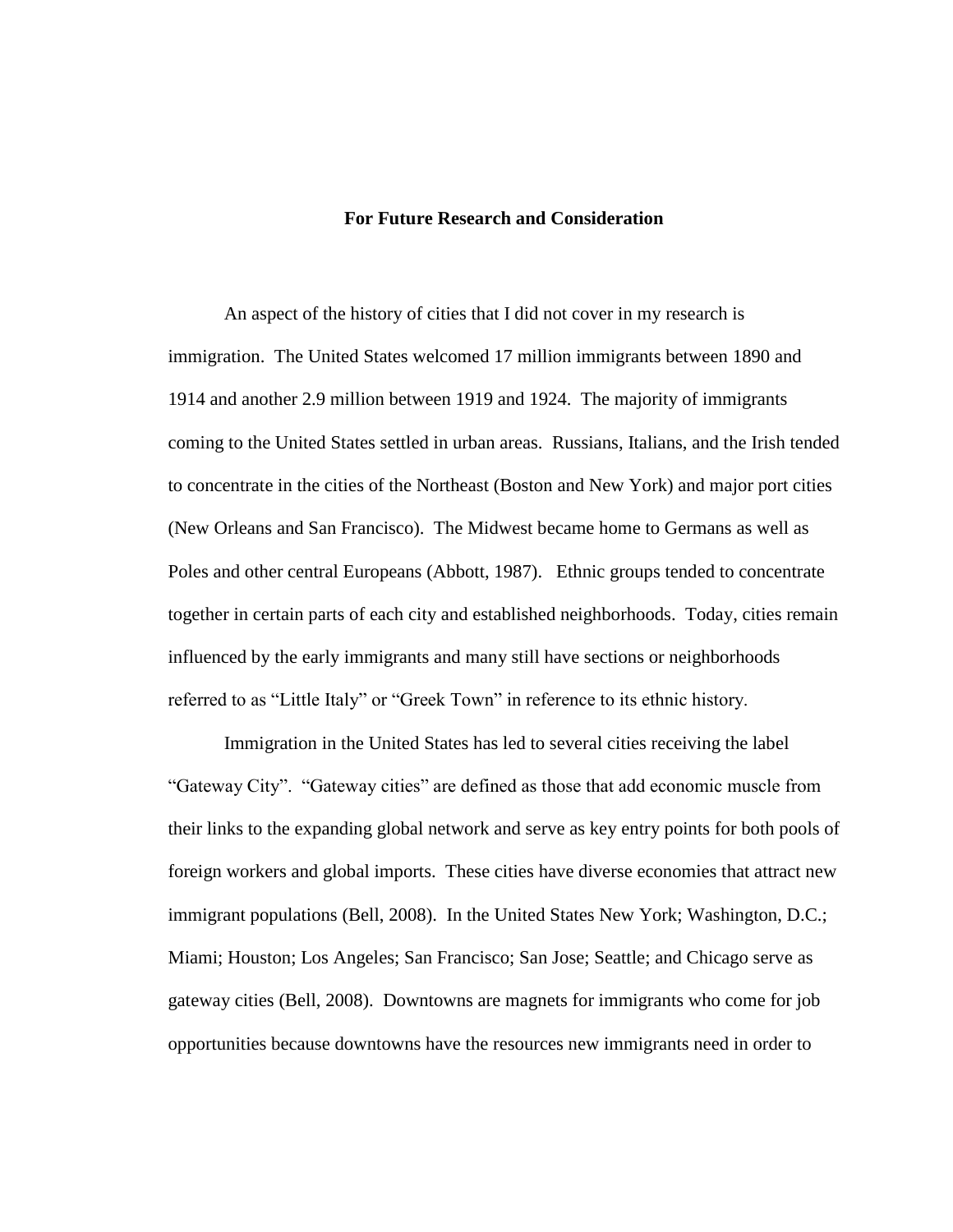find employment and assimilate to the culture. Gateway cities typically have double the number of foreign-born populations compared to the national average and generally have a more resilient economy (Bell, 2008). Immigration was important to the founding and growth of America and its cities since the beginning. The foreign-born population in the United States continues to grow and as second- and third-generation immigrants are born it will be interesting to witness population shifts in American cities. The release of the United States Census data for the year 2010 would offer further insight into the issues addressed in this paper.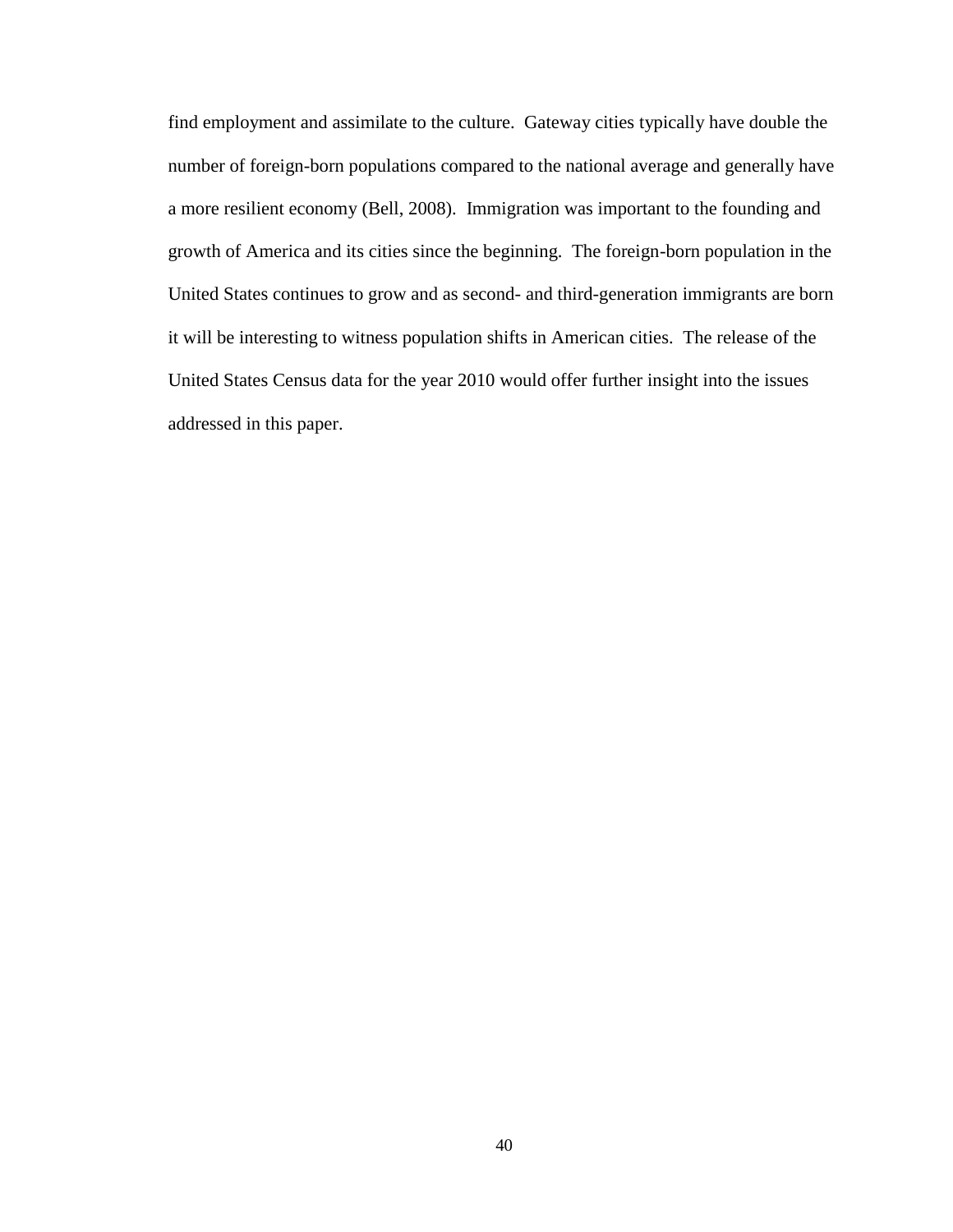## **Bibliography**

Abbott, Carl. (1987). *Urban America in the Modern Age: 1920 to the Present*. Arlington Heights, Illinois: Harlan Davidson.

Beale, Calvin L., Glenn V. Fuguitt. "Recent Trends in Nonmetropolitan Migration: Toward a New Turnaround?" *Growth and Change* Volume 27 (Spring 1996): 156-174.

Bell, John. "Gateway Cities". *Mortgage Banking* (October 2008): 130-135

Birch, Eugenie L. "Who Lives Downtown." *The Brookings Institute—Living Cities Census Series* (November 2005).

Bruegmann, Robert. (2005). *Sprawl: A Compact History*. Chicago: The University of Chicago Press.

Danielsen, Karen A., James W. Hughes and Robert E. Lang. "Targeting the Suburban Urbanites: Marketing Central-City Housing." *Housing Policy Debate* Volume 8, Issue 2 (1997): 437-470.

Flint, Anthony. (2006). *This Land: The Battle over Sprawl and the Future of America*. Baltimore: The Johns Hopkins University Press.

Fogelson, Robert M. (2001). *Downtown: Its Rise and Fall*. New Have: Yale University Press.

Frieden, Bernard J. and Lynne B. Sagalyn. (1989). *Downtown, Inc.* Cambridge, Massachusetts: Massachusetts Institute of Technology Press

Greenblatt, Alan. "Downtown Renaissance." *CQ Researcher*, Volume 16, Number 24 (June 23, 2006): 553-576.

Hudnut, William H. III. (1998). *Cities on the Rebound: A Vision for Urban America*. Washington, D.C.: ULI—the Urban Land Institute.

Leinberger, Christopher B. "Turning Around Downtown: Twelve Steps to Revitalization." *The Brookings Institute—Research Brief* (March 2005).

Lewis, Paul G., and Mark Baldassare. "The Complexity of Public Attitudes Toward Compact Development." *Journal of the American Planning Association*, Volume 76, Number 2 (Spring 2010): 219-237.

Moulton, Jennifer. "Ten Steps to a Living Downtown". *A Discussion Paper prepared for The Brookings Institution Center on Urban and Metropolitan Policy* (October 1999).